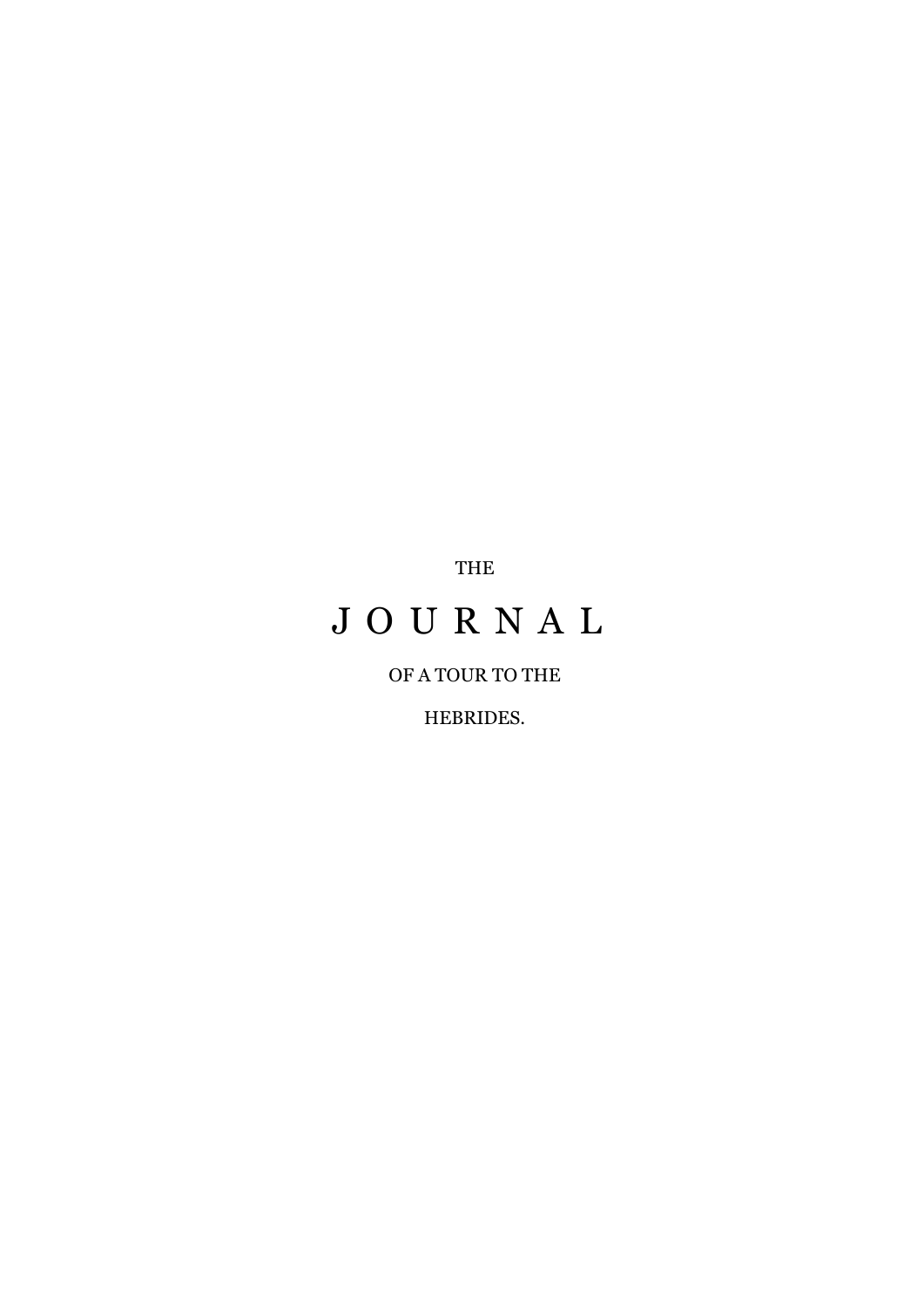THE

# J O U R N A L

## OF A TOUR TO THE

## HEBRIDES.

## WITH

# SAMUEL JOHNSON, LL.D.

# <sup>B</sup>Y *JAMES BOSWELL,* Esq.

#### CONTAINING

Some Poetical Pieces by Dr. JOHNSON, relative to the TOUR, and never before published; A Series of his Conversation, Literary Anecdotes, and Opinions of Men and Books:

#### WITH AN AUTHENTICK ACCOUNT OF

The Distresses and Escape of the GRANDSON of KING JAMES II. in the Year 1746.

O! while along the stream of time, thy name Expanded flies, and gathers all its fame, Say, shall my little bark attendant fail, Pursue the triumph, and partake the gale? POPE.

D U B L I N : Printed for Messrs. WHITE, BYRNE, and CASH.

#### MDCCLXXXV.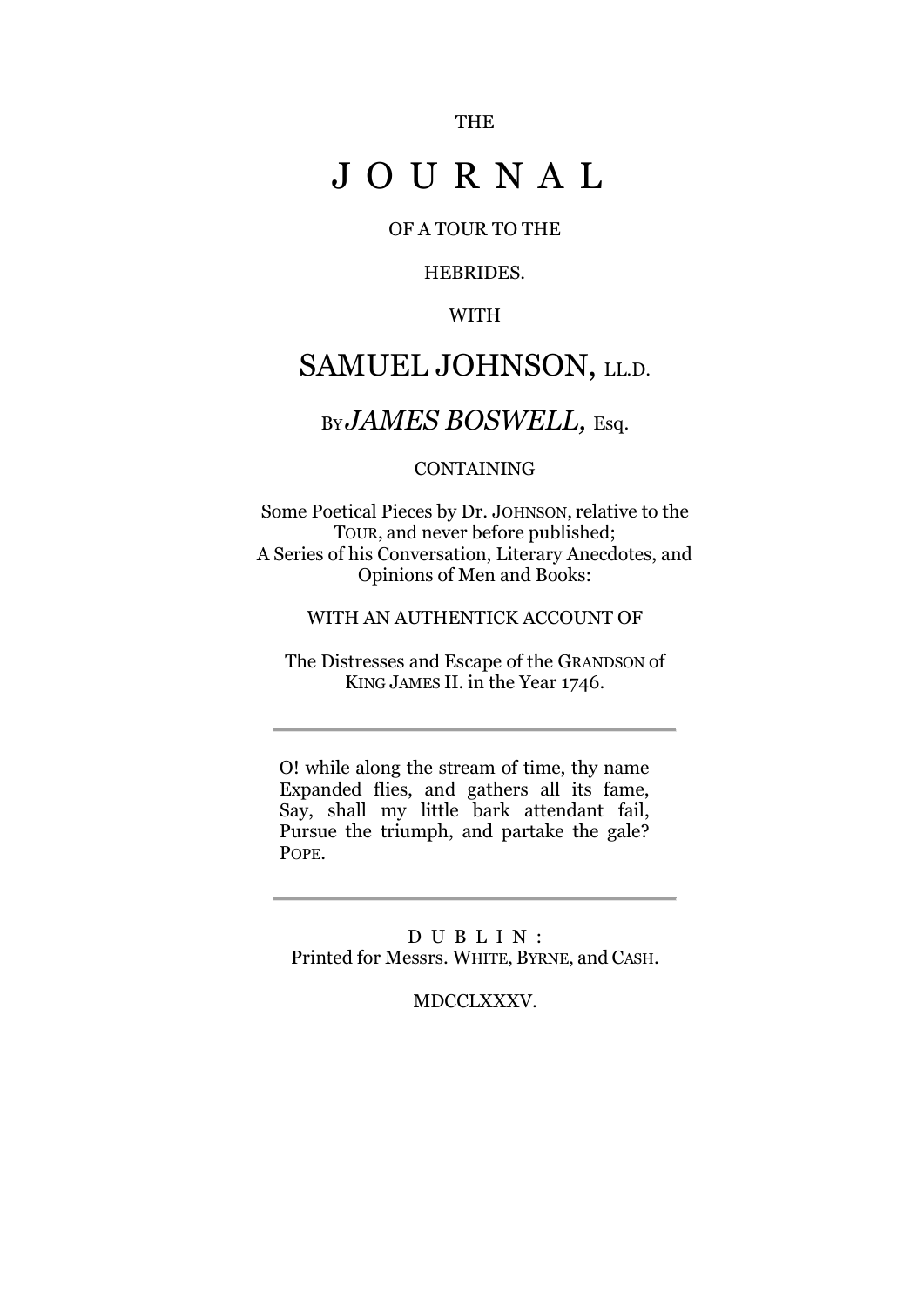### **CHAPTER VIII**

*Sail to Portree in Sky—Discourse on Death—Lord Elibank— Ride to Kingsburgh—Flora Macdonald—Adventures of Prince Charles Edward Stuart—Emigration— Dunvegan—Female Chastity—Dr. Cadogan— Preaching and Practice—Good Humour—Sir George Mackenzie—Burke's Wit, Knowledge, and Eloquence—Johnson's Hereditary Melancholy—His 'Seraglio'—Polygamy.*

*Sunday, Sept.* 12.—IT was a beautiful day, and although we did not approve of travelling on Sunday, we resolved to set out, as we were in an island from whence one must take occasion as it serves. Macleod and *Talisker* sailed in a boat of *Rasay's* for Sconser, to take the shortest way to Dunvegan. *M'Cruslick* went with them to Sconser, from whence he was to go to Slate, and so to the mainland. We were resolved to pay a visit at Kingsburgh, and see the celebrated Miss Flora Macdonald, who is married to the present Mr. Macdonald of Kingsburgh; so took that road, though not so near. All the family, but Lady Rasay, walked down to the shore to see us depart. *Rasay* himself went with us in a large boat, with eight oars, built in his island; as did Mr. Malcolm Macleod, Mr. Donald M"Queen, Dr. Macleod, and some others. We had a most pleasant sail between Rasay and Sky; and passed by a cave, where Martin says fowls were caught by lighting fire in the mouth of it. Malcolm remembers this. But it is not now practised, as few fowls come into it.

We spoke of Death. Dr. Johnson on this subject observed, that the boastings of some men, as to dying easily, were idle talk,<sup>1</sup> proceeding from partial views. I mentioned Hawthornden"s *Cypress Grove,* where it is said that the world is a mere show; and that it is unreasonable for a man to wish to continue in the showroom after he has seen it. Let him go cheerfully out and give place to other spectators.<sup>2</sup> JOHNSON: 'Yes, sir, if he is sure he is to be well, after he goes out of it. But if he is to grow blind after he goes out of the showroom, and never to see anything again; or if he does not know whither

<sup>&</sup>lt;sup>1</sup> [See *Life*, vol. ii. p, 252.]

 $2 \text{ (They which for event us did leave a room for us, and why)}$ should we grieve to doe the same to those which should come after us? Who, being admitted to see the exquisite rarities of some antiquary"s cabinet, is grieved, all viewed, to have the curtain drawn, and give place to new Pilgrims?" etc.—*Cypress Grove,* edit. 1630.]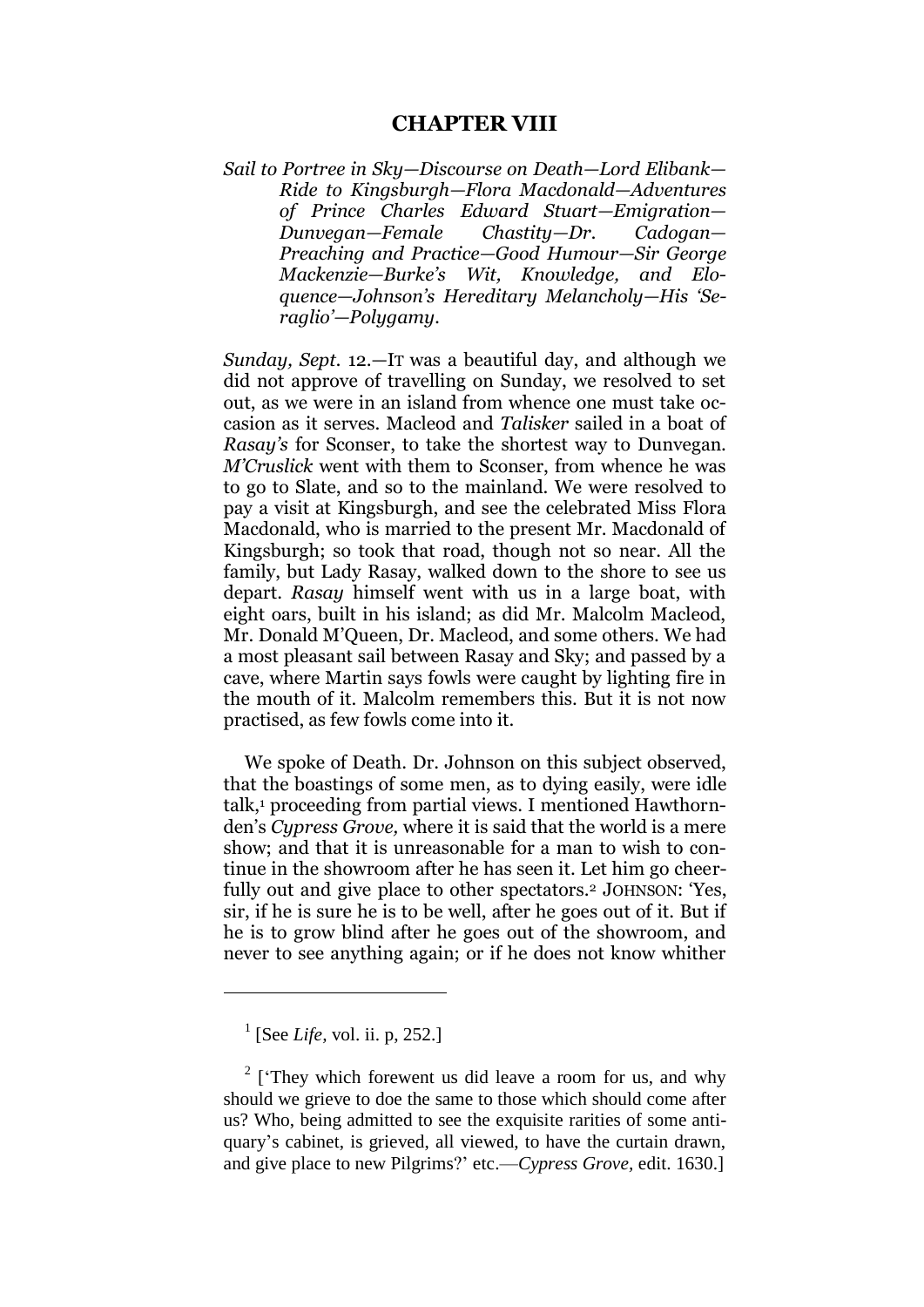he is to go next, a man will not go cheerfully out of a showroom. No wise man will be contented to die, if he thinks he is to go into a state of punishment. Nay, no wise man will be contented to die, if he thinks he is to fall into annihilation: for however unhappy any man"s existence may be, he yet would rather have it, than not exist at all. No; there is no rational principle by which a man can die contented, but a trust in the mercy of God, through the merits of Jesus Christ." This short sermon, delivered with an earnest tone, in a boat upon the sea, which was perfectly calm, on a day appropriated to religious worship, while every one listened with an air of satisfaction, had a most pleasing effect upon my mind.

Pursuing the same train of serious reflection, he added, that it seemed certain that happiness could not be found in this life, because so many had tried to find it, in such a variety of ways, and had not found it.

We reached the harbour of Portree, in Sky, which is a large and good one. There was lying in it a vessel to carry off the emigrants, called the *Nestor.* It made a short settlement of the differences between a chief and his clan:

> "... Nestor componere lites Inter Peleiden festinat et inter Atriden."

We approached her, and she hoisted her colours. Dr. Johnson and Mr. M"Queen remained in the boat: *Rasay* and I, and the rest, went on board of her. She was a very pretty vessel, and, as we were told, the largest in Clyde. Mr. Harrison, the captain, showed her to us. The cabin was commodious, and even elegant. There was a little library, finely bound. Portree has its name from King James the Fifth having landed there in his tour through the Western Isles, *ree* in Erse being king, as *re* is in Italian; so it is Port-Royal. There was here a tolerable inn. On our landing, I had the pleasure of finding a letter from home; and there were also letters to Dr. Johnson and me, from Lord Elibank, which had been sent after us from Edinburgh. His lordship"s letter to me was as follows:

#### TO JAMES BOSWELL, ESQ.

#### 2lst *August* 1773.

"DEAR BOSWELL,—I flew to Edinburgh the moment I heard of Mr. Johnson"s arrival; but so defective was my intelligence, that I came too late.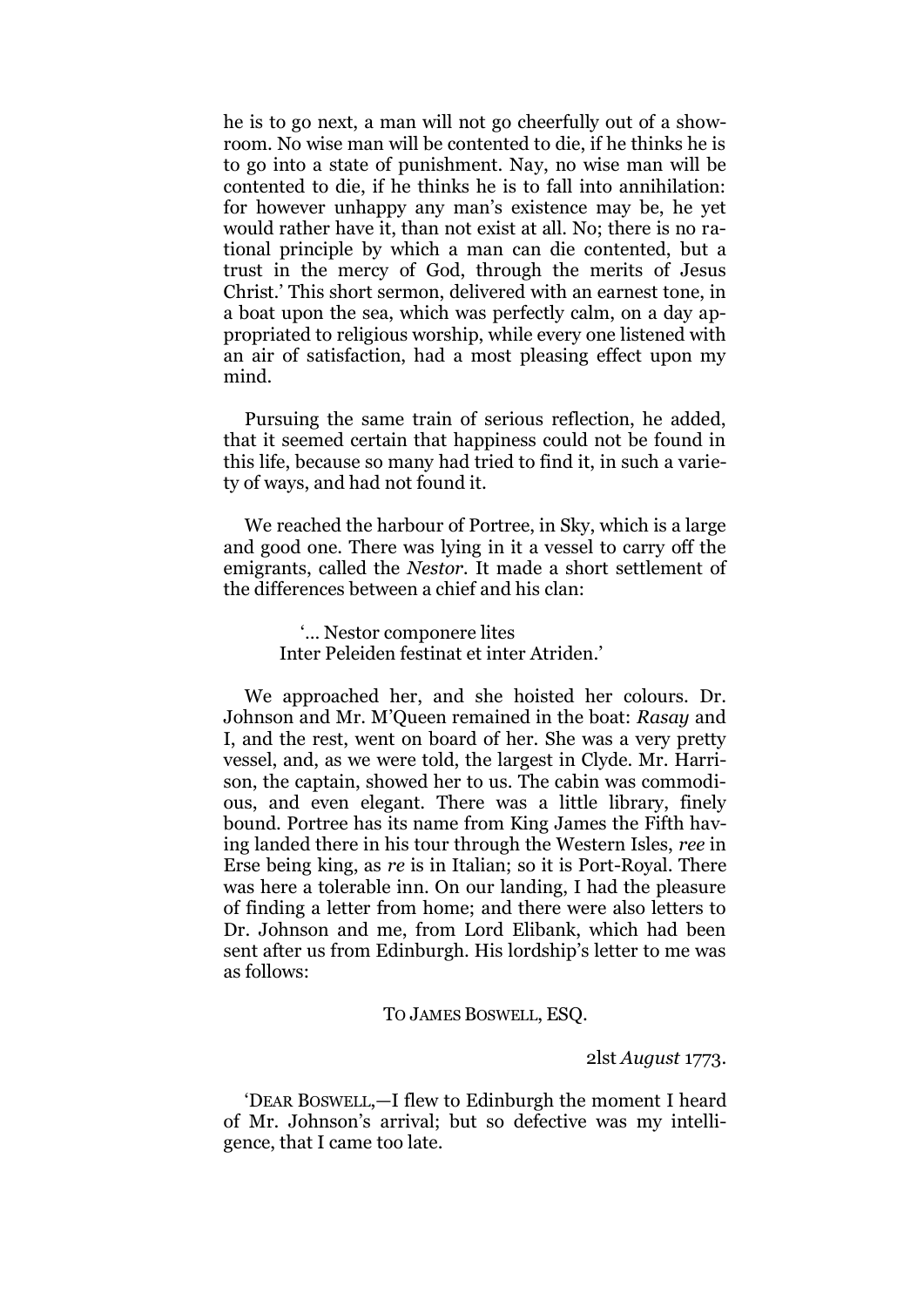"It is but justice to believe, that I could never forgive myself, nor deserve to be forgiven by others, if I was to fail in any mark of respect to that very great genius. I hold him in the highest veneration; for that very reason I was resolved to take no share in the merit, perhaps guilt, of enticing him to honour this country with a visit. I could not persuade myself there was anything in Scotland worthy to have a summer of Samuel Johnson bestowed on it; but since he has done us that compliment, for Heaven"s sake inform me of your motions. I will attend them most religiously; and though I should regret to let Mr. Johnson go a mile out of his way on my account, old as I am, I shall be glad to go five hundred miles to enjoy a day of his company. Have the charity to send a council-post<sup>3</sup> with intelligence; the post does not suit us in the country. At any rate, write to me. I will attend you in the north, when I shall know where to find you. I am, my dear BoswelL your sincerely obedient humble servant,

ELIBANK. 4

The letter to Dr. Johnson was in these words:

#### TO DR. JOHNSON

"DEAR SIR,—I was to have kissed your hands at Edinburgh, the moment I heard of you, but you was gone.

"I hope my friend Boswell will inform me of your motions. It will be cruel to deprive me an instant of the honour of attending you. As I value you more than any king in Christendom, I will perform that duty with infinitely greater alacrity than any courtier. I can .contribute but little to your entertainment; but my sincere esteem for you gives me some title to the opportunity of expressing it.

"I daresay you are by this time sensible that things are pretty much the same as when Buchanan complained of being born *solo et seculo inerudito.* Let me hear of you, and be persuaded that none of your admirers is more sincerely devoted to you than, dear sir, your most obedient and most humble servant,

1

<sup>3</sup> A term in Scotland for a special messenger, such as was formerly sent with despatches by the Lords of the Council.

<sup>4</sup> His lordship was now seventy, having been born in 1703.—C.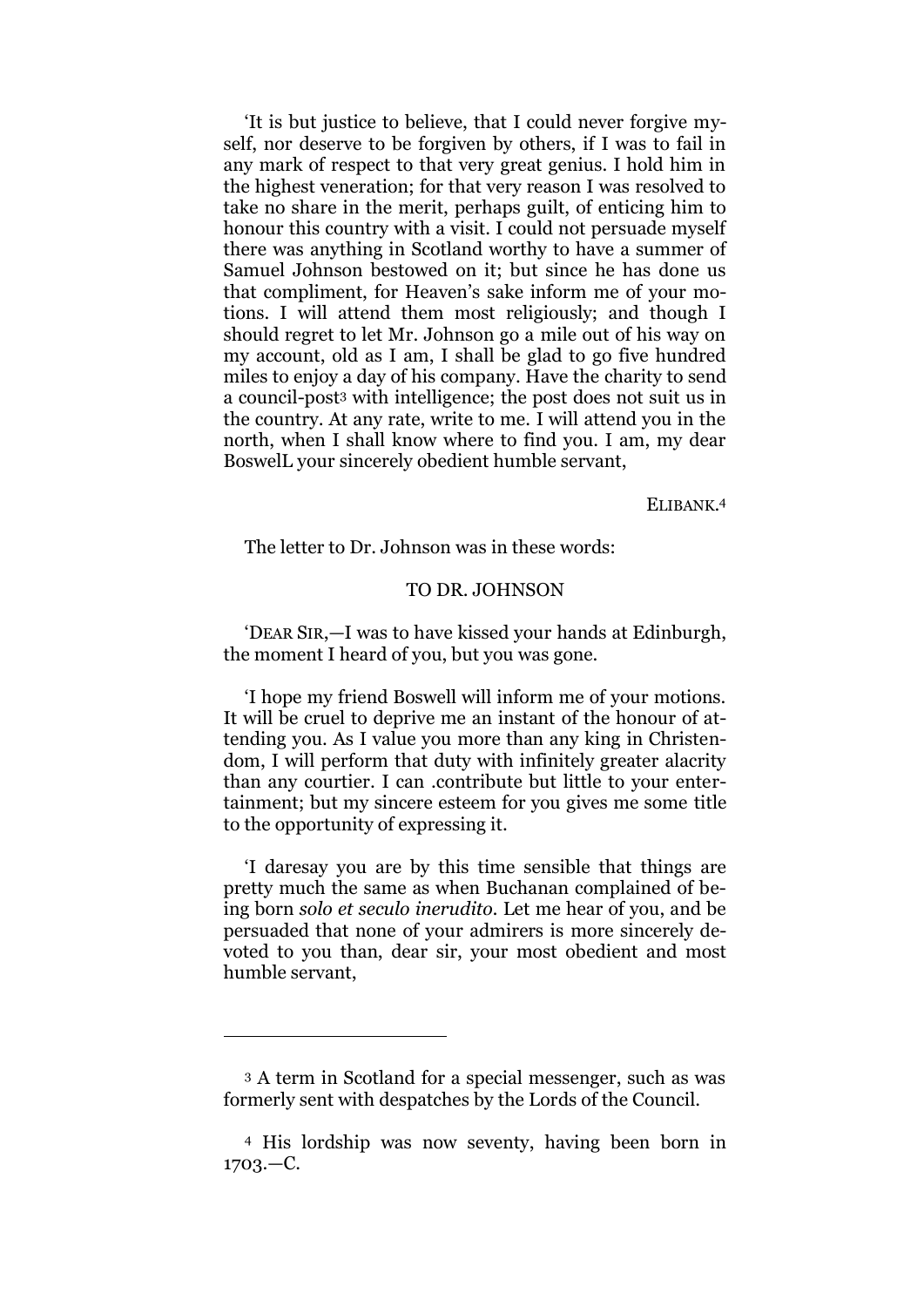Dr. Johnson, on the following Tuesday, answered for both of us, thus:

#### TO LORD ELIBANK

#### *Skie, Sept.* 14, 1773.

"Mr LORD,—On the rugged shore of Skie I had the honour of your lordship"s letter, and can with great truth declare that no place is so gloomy but that it would be cheered by such a testimony of regard, from a mind so well qualified to estimate characters, and to deal out approbation in its due proportions. If I have more than my share, it is your lordship"s fault; for I have always reverenced your judgment too much, to exalt myself in your presence by any false pretensions.

"Mr. Boswell and I are at present at the disposal of the winds, and therefore cannot fix the time at which we shall have the honour of seeing your lordship. But we should either of us think ourselves injured by the supposition that we would miss your lordship's conversation when we could enjoy it; for I have often declared that I never met you without going away a wiser man. I am, my lord, your lordship"s most obedient and most humble servant,

#### SAM. JOHNSON.1

At Portree, Mr. Donald M"Queen went to church and officiated in Erse, and then came to dinner. Dr. Johnson and I resolved that we should treat the company, so I played the landlord, or master of the feast, having previously ordered Joseph to pay the bill.

Sir James Macdonald intended to have built a village here, which would have done great good. A village is like a heart to a country. It produces a perpetual circulation, and gives the people an opportunity to make profit of many little articles, which would otherwise be in a good measure lost. We had here a dinner, *et præterea nihil.* Dr. Johnson did not talk. When we were about to depart, we found that *Rasay* had been beforehand with us, and that all was paid; I would fain have contested this matter with him, but seeing him resolved, I declined it. We parted with cordial embraces from him and worthy Malcolm. In the evening Dr. Johnson and I remounted our horses, accompanied by Mr. M"Queen and Dr. Macleod. It rained very hard. We rode what they call six miles, upon *Rasay's* lands in Sky, to Dr. Macleod"s house. On the road Dr. Johnson appeared to be somewhat out of spirits. When I talked of our meeting Lord Elibank, he said, "I cannot be with him much. I long to be again in civilised life; but can stay but a short while" (he meant at Edinburgh). He said, "Let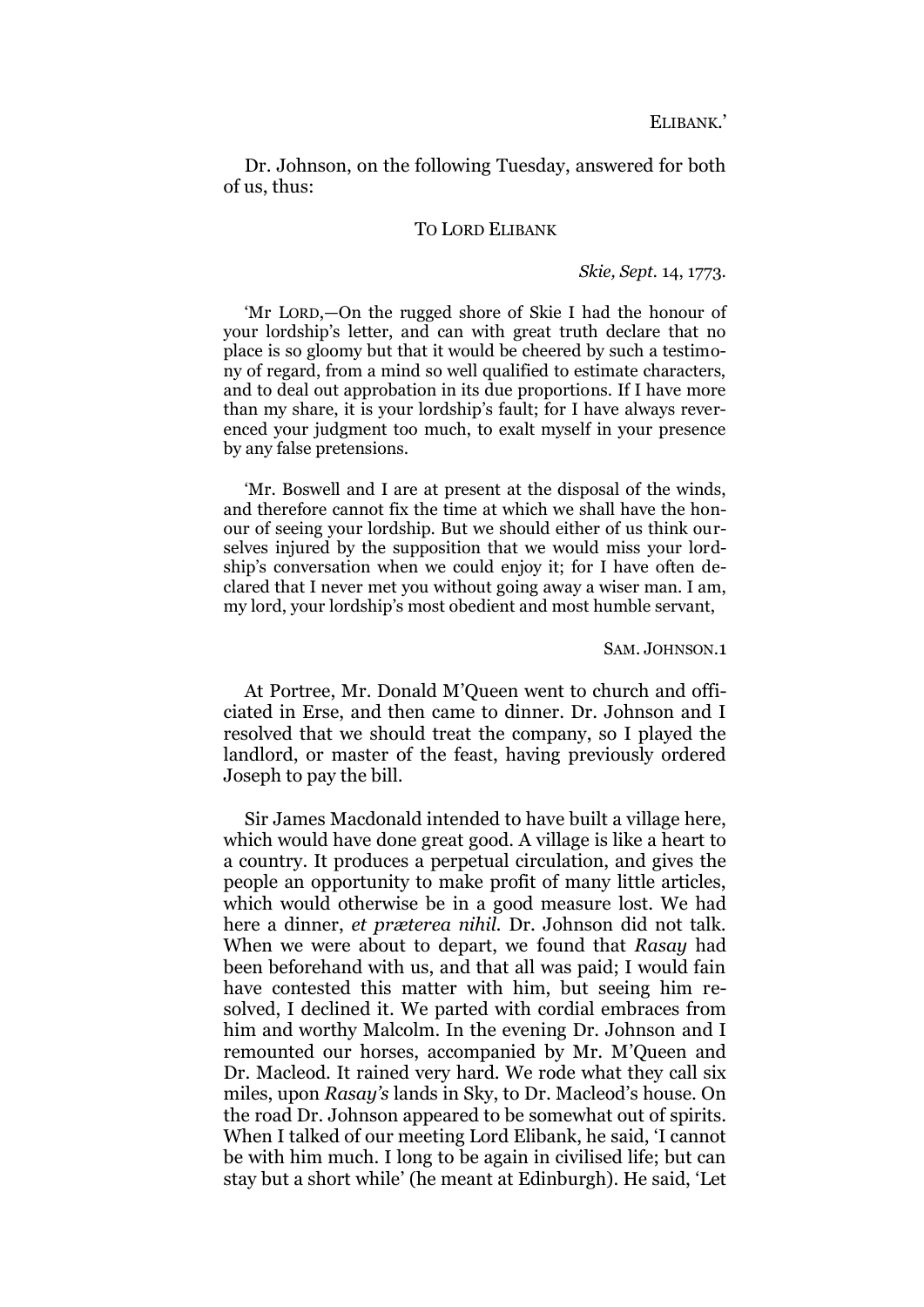us go to Dunvegan to-morrow.'—'Yes,' said I, 'if it is not a deluge." "At any rate," he replied. This showed a kind of fretful impatience; nor was it to be wondered at, considering our disagreeable ride. I feared he would give up Mull and Icolmkill; for he said something of his apprehensions of being detained by bad weather in going to Mull and *Iona.*  However, I hoped well. We had a dish of tea at Dr. Macleod"s, who had a pretty good house, where was his brother, a half-pay officer. His lady was a polite, agreeable woman. Dr. Johnson said, he was glad to see that he was so well married, for he had an esteem for physicians. The doctor accompanied us to Kingsburgh, which is called a mile farther; but the computation of Sky has no connection whatever with real distance.

I was highly pleased to see Dr. Johnson safely arrived at Kingsburgh, and received by the hospitable Mr. Macdonald, who, with a most respectful attention, supported him into the house. *Kingsburgh* was completely the figure of a gallant Highlander exhibiting 'the graceful mien and manly looks' which our popular Scotch song has justly attributed to that character. He had his tartan plaid thrown about him, a large blue bonnet with a knot of black riband like a cockade, a brown short coat of a kind of duffel, a tartan waistcoat with gold buttons and gold button-holes, a bluish philibeg, and tartan hose. He had jet black-hair tied behind, and was a large, stately man, with a steady, sensible countenance.

There was a comfortable parlour with a good fire, and a dram went round. By and by supper was served, at which there appeared the lady of the house, the celebrated Miss FLORA MACDONALD. <sup>5</sup> She is a little woman, of a genteel ap-

<sup>&</sup>lt;sup>5</sup> It is stated in the account of the rebellion, published under the title of *Ascanius,* that she was the daughter of Mr. Macdonald, a tacksman or gentleman-farmer, of Melton, in South Uist, and was, in 1746, about twenty-four years old. It is also said, that her portrait was painted in London in 1747, for Commodore Smith, in whose ship she had been brought prisoner from Scotland; but I have not been able to trace it. Dr. Johnson says of her to Mrs. Thrale: "She must then have been a very young lady; she is now not old; of a pleasing person and elegant behaviour. She told me that she thought herself honoured by my visit; and I am sure that whatever regard she bestowed on me was liberally repaid. "If thou likest her opinions, thou wilt praise her virtue." She was carried to London, but dismissed without a trial, and came down with Malcolm Macleod, against whom sufficient evidence could not be procured. She and her husband are poor, and are going to try their fortune in America. *Sic rerum volvitur orbis.'*—*Letters,* vol. i. p. 153.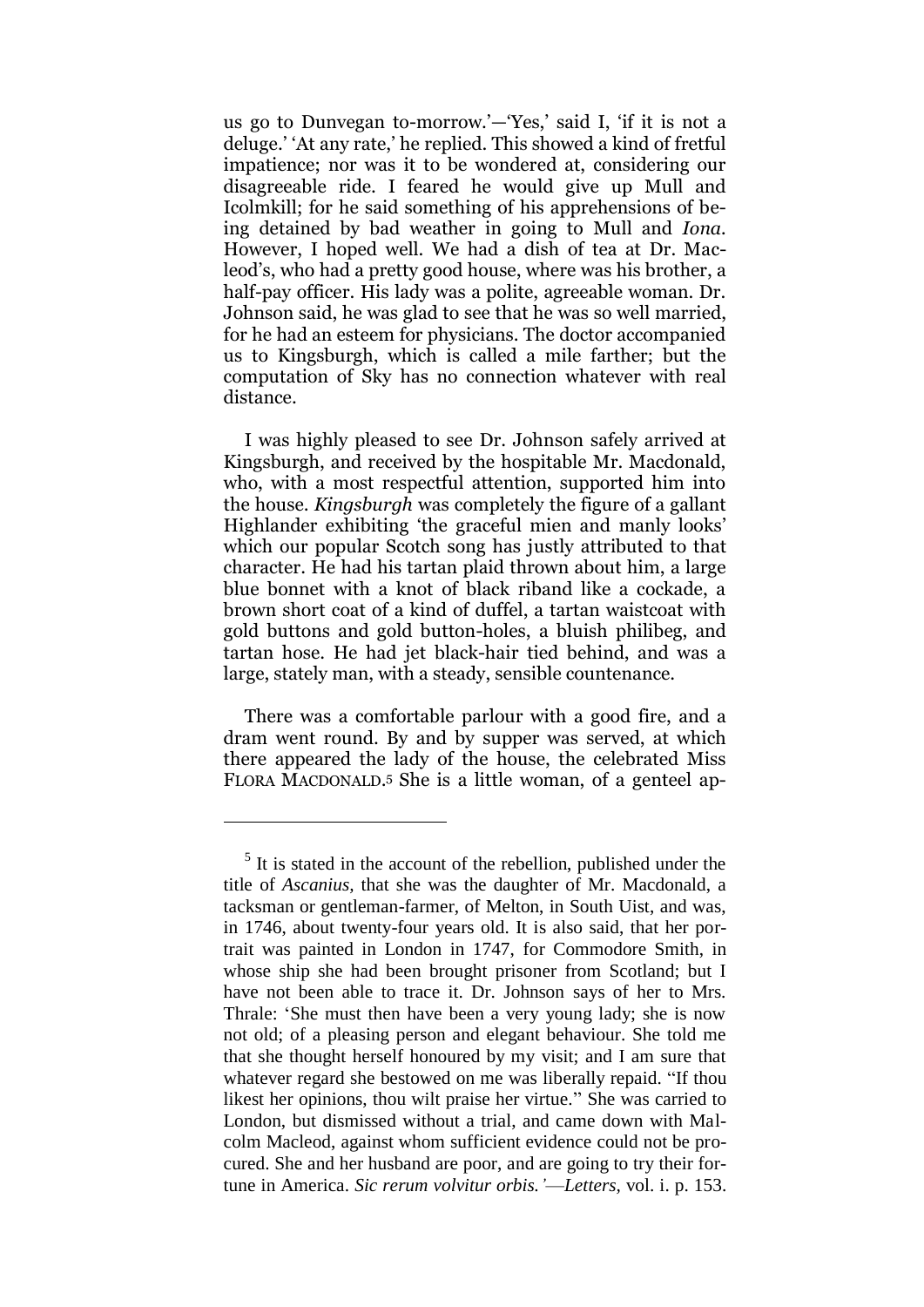pearance, and uncommonly mild and well-bred. To see Dr. Samuel Johnson, the great champion of the English Tories, salute Miss Flora Macdonald in the isle of Sky, was a striking sight; for, though somewhat congenial in their notions, it was very improbable they should meet here.

Miss Flora Macdonald (for so I shall call her) told me, she heard upon the mainland, as she was returning home about a fortnight before, that Mr. Boswell was coming to Sky, and one Mr. Johnson, a young English *buck,<sup>6</sup>* with him. He was highly entertained with this fancy. Giving an account of the afternoon which we passed at Anoch, he said, *'*I, being a *buck,* had *Miss* in to make tea." He was rather quiescent tonight, and went early to bed. I was in a cordial humour, and promoted a cheerful glass. The punch was excellent Honest Mr. M"Queen observed that I was in high glee, *'my governor*  being gone to bed." Yet in reality my heart was grieved, when I recollected that *Kingsburgh* was embarrassed in his affairs, and intended to go to America. However, nothing but what was good was present, and I pleased myself in thinking that so spirited a man would be well everywhere. I slept in the same room with Dr. Johnson. Each had a neat bed, with tartan curtains, in an upper chamber.

*Monday, Sept.* 13.—The room where we lay was a celebrated one. Dr. Johnson"s bed was the very bed<sup>7</sup> in which the

<u>.</u>

6 It maybe useful to future readers to know that the word '*macaroni*,' used in a former passage of this work, and the word "*buck'* here used, are nearly synonymous with the term *'dandy,'* employed nowadays (1831) to express a young gentleman who in his dress and manners affects the extreme of the fashion.—C.

7 In the examination of *Kingsburgh* and his wife by Captain Fergussone, of the *Furnace,* man-of-war, relative to this affair, Fergussone asked "where Miss Flora, and the person in woman"s clothes who was with her, lay?" *Kingsburgh* answered with gentlemanly spirit, "He knew where Miss Flora lay; but as for servants, he never asked any questions about them." The captain then, brutally enough, asked Mrs. Macdonald, "whether she laid the young Pretender and Miss Flora in the same bed?" She answered with great temper and

They did emigrate to America; but returned to Sky, where she died on the 4th of March 1790.—C. It is remarkable that this distinguished lady signed her name Flory, instead of the more classical orthography. Her marriage contract, which is in my possession, bears the name spelled *Flory.*—WALTER SCOTT.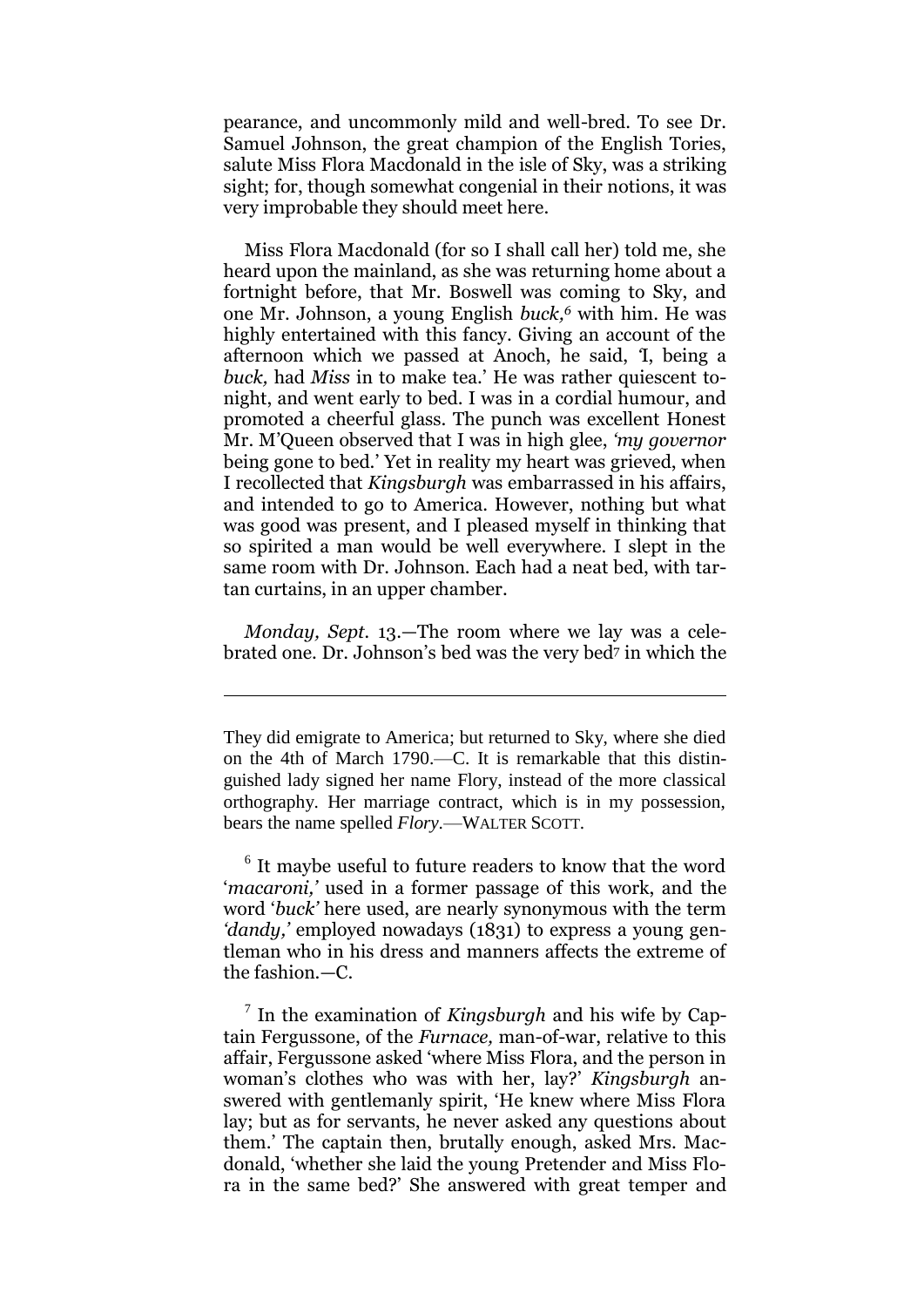grandson of the unfortunate King James the Second<sup>8</sup> lay, on one of the nights after the failure of his rash attempt in 1745- 6, while he was eluding the pursuit of the emissaries of government, which had offered thirty thousand pounds as a reward for apprehending him. To see Dr Samuel Johnson lying in that bed, in the isle of Sky, in the house of Miss Flora Macdonald, struck me with such a group of ideas as it is not easy for words to describe, as they passed through the mind. He smiled and said, 'I have had no ambitious thoughts in it.'<sup>9</sup>

readiness, "Sir, whom you mean by the young Pretender, I do not pretend; to guess; but I can assure you it is not the fashion in Sky to lay mistress and maid in the same bed together." The captain then desired to see the rooms where they lay, and remarked shrewdly enough that the room wherein the supposed maid-servant lay was better than that of her mistress.—*Ascanius.—C.*

1

8 I do not call him the *Prince of Wales, or the Prince*, because I am quite satisfied that the right which the House of Stuart had to the throne is extinguished. I do not call him the *Pretender*, because it appears to me as an insult to one who is still alive, and, I suppose, thinks very differently. It may be a parliamentary expression; but it is not a gentlemanly expression. I know, and I exult in having it in my power to tell, that the "only person in the world who is intitled to be offended at this delicacy, thinks and feels as I do'; and has liberality of mind and generosity of sentiment enough to approve of my tenderness for what even *has been* blood royal. That he is a prince by courtesy, cannot be denied; because his mother was the daughter of Sobiesky, King of Poland. I shall, therefore, on that account alone, distinguish him by the name of Prince Charles Edward.—B. The generosity of King George the Third, alluded to in this note, was felt by his successor, who caused a monument to be erected over the remains of the Cardinal of York, in whom the line of James the Second ended. It was a royal and a national tribute to private and to public feeling: the political danger had been extinguished for more than half a century; and the claims of kindred, the honour of the English name, and the personal feelings of a generous prince, not only justified, but seemed to require, such an evidence of British generosity.—C.

<sup>9</sup> This perhaps, was said in allusion to some lines ascribed to Pope, on his lying, at John Duke of Argyle"s, at Adderbury, in the same bed in which Wilmot, Earl of Rochester, had slept.

> With no poetick ardour fir'd, I press the bed where Wilmot lay. That here he liv'd; or here expir'd. Begets no numbers, grave or gay.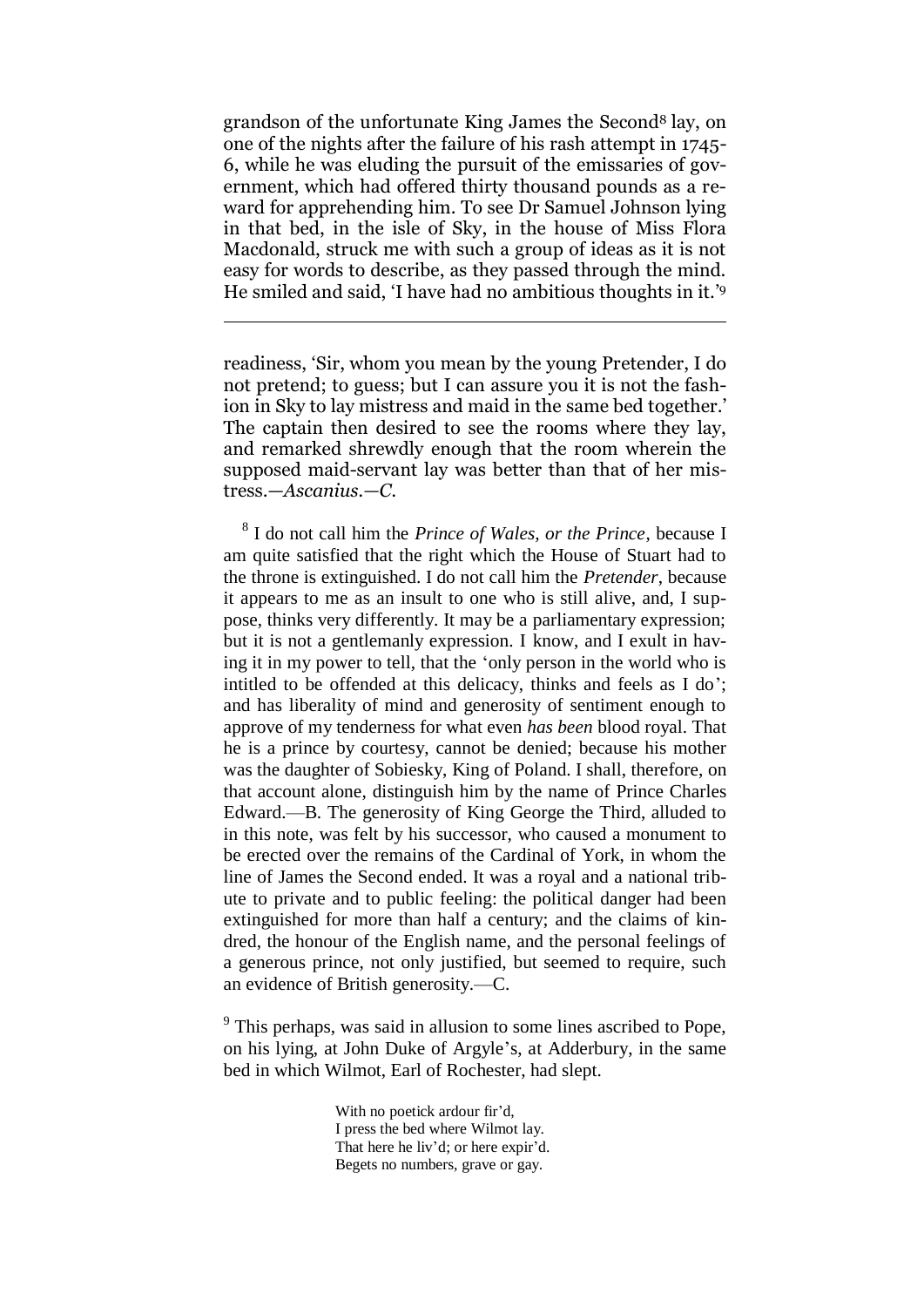The room was decorated with a great variety of maps and prints. Among others, was Hogarth's print of Wilkes grinning, with the cap of liberty on a pole by him. That too was a curious circumstance in the scene this morning; such a contrast was Wilkes to the above group. It reminded me of Sir William Chambers"s *Account of Oriental Gardening*, in which we are told all odd, strange, ugly, and even terrible objects, are introduced, for the sake of variety; a wild extravagance of taste which is so well ridiculed in the celebrated Epistle to him. The following lines of that poem immediately occurred to me;

> "Here too, O king of vengeance! in thy fane, Tremendous Wilkes shall rattle his gold chain."

Upon the table in our room I found in the morning a slip of paper, on which Dr Johnson had written with his pencil these words:

#### "*[Quantum cedat virtutibus aurum.](http://translate.google.com/?hl=en&tab=nT#la|en|Quantum%20cedat%20virtutibus%20aurum)*" 10

What he meant by writing them I could not tell.<sup>11</sup> He had caught cold a day or two ago, and the rain yesterday having made it worse, he was become very deaf. At breakfast he said, he would have given a good deal rather than not have lain in that bed. I owned he was the lucky man; and observed, that without doubt it had been contrived between Mrs Macdonald and him. She seemed to acquiesce; adding, "You know young *bucks* are always favourites of the ladies." He spoke of Prince Charles being here, and asked Mrs Macdonald, "*who* was with him? We were told, madam, in England, there was one Miss Flora Macdonald with him." She said, 'they were very right'; and perceiving Dr Johnson's curiosity, though he had delicacy enough not to question her, very obligingly entertained him with a recital of the particulars which she herself knew of that escape, which does so much honour to the humanity, fidelity, and generosity, of the

<sup>&</sup>lt;sup>10</sup> 'With virtue weigh'd, what worthless trash is gold!'

 $11$  Since the first edition of this book, an ingenious friend has observed to me, that Dr Johnson had probably been thinking on the reward which was offered by government for the apprehension of the grandson of King James II and that he meant by these words to express his admiration of the Highlanders, whose fidelity and attachment had resisted the golden temptation that had been held out to them.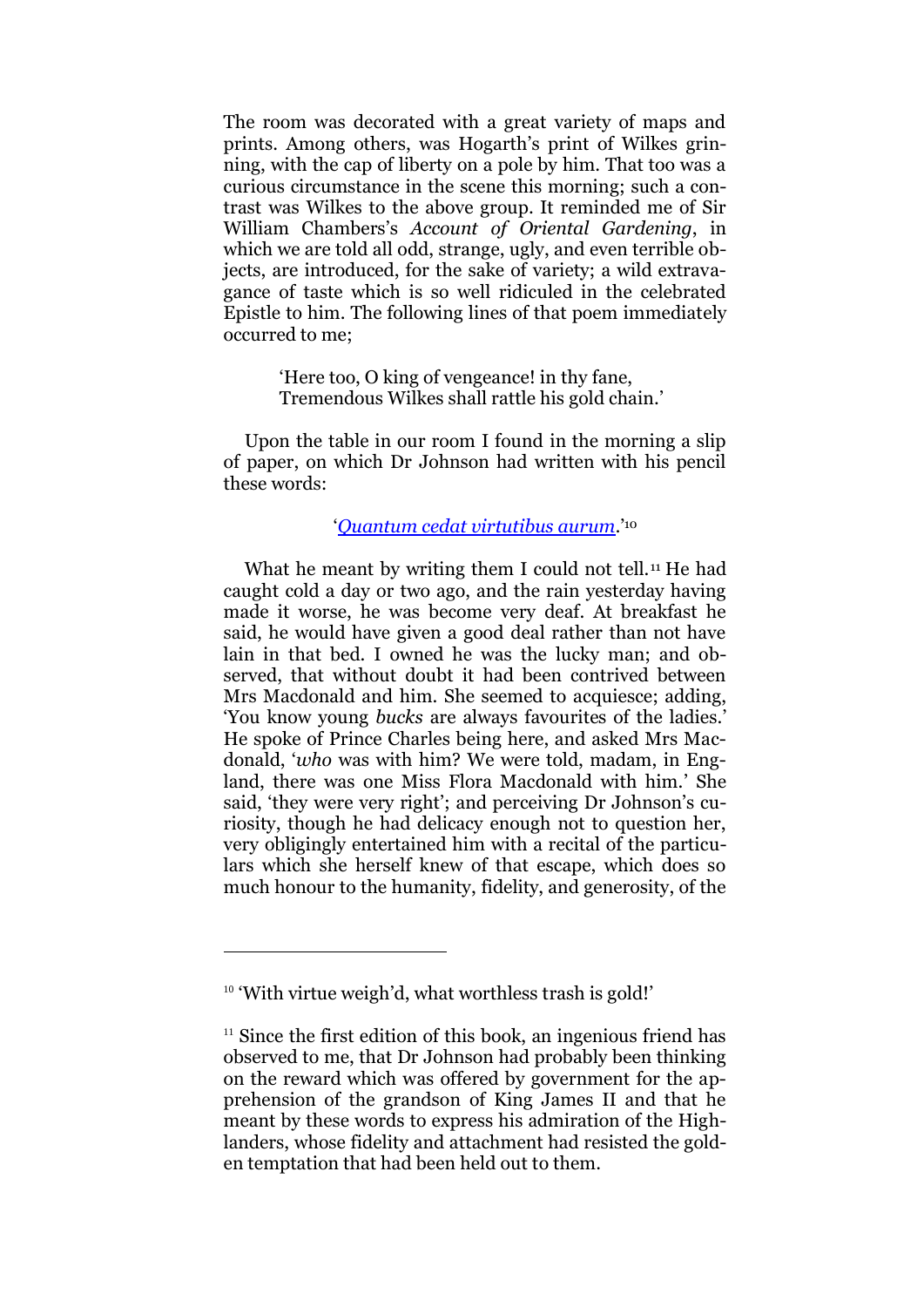Highlanders. Dr Johnson listened to her with placid attention, and said, 'All this should be written down.'

From what she told us, and from what I was told by others personally concerned, and from a paper of information which Rasay was so good as to send me, at my desire, I have compiled the following abstract, which, as it contains some curious anecdotes, will, I imagine not be uninteresting to my readers, and even, perhaps, be of some use to future historians.<sup>12</sup>

Prince Charles Edward, after the battle of Culloden, was conveyed to what is called the *Long Island*, where he lay for some time concealed. But intelligence having been obtained where he was, and a number of troops having come in quest of him, it became absolutely necessary for him to quit that country without delay. Miss Flora Macdonald, then a young lady, animated by what she thought the sacred principle of loyalty, offered, with the magnanimity of a heroine, to accompany him in an open boat to Sky, though the coast they were to quit was guarded by ships. He dressed himself in women"s clothes, and passed as her supposed maid, by the name of Betty Bourke, an Irish girl. They got off undiscovered, though several shots were fired to bring them to, and landed at Mugstot, the seat of Sir Alexander Macdonald. Sir Alexander was then at Fort Augustus, with the Duke of Cumberland; but his lady was at home. Prince Charles took his post upon a hill near the house. Flora Macdonald waited on Lady Margaret, and acquainted her of the enterprise in which she was engaged. Her ladyship, whose active benevolence was ever seconded by superior talents, shewed a perfect presence of mind, and readiness of invention, and at once settled that Prince Charles should be conducted to old Rasay, who was himself concealed with some select friends. The plan was instantly communicated to Kingsburgh, who was dispatched to the hill to inform the Wanderer, and carry him refreshments. When Kingsburgh approached, he started up, and advanced, holding a large knotted stick, and in appearance ready to knock him down, till he said, "I am Macdonald of Kingsburgh, come to serve your highness." The Wanderer answered, "It is well," and was satisfied with the plan.

<sup>&</sup>lt;sup>12</sup> [See Account of the Escape of the young Pretender, Appendix No. V.]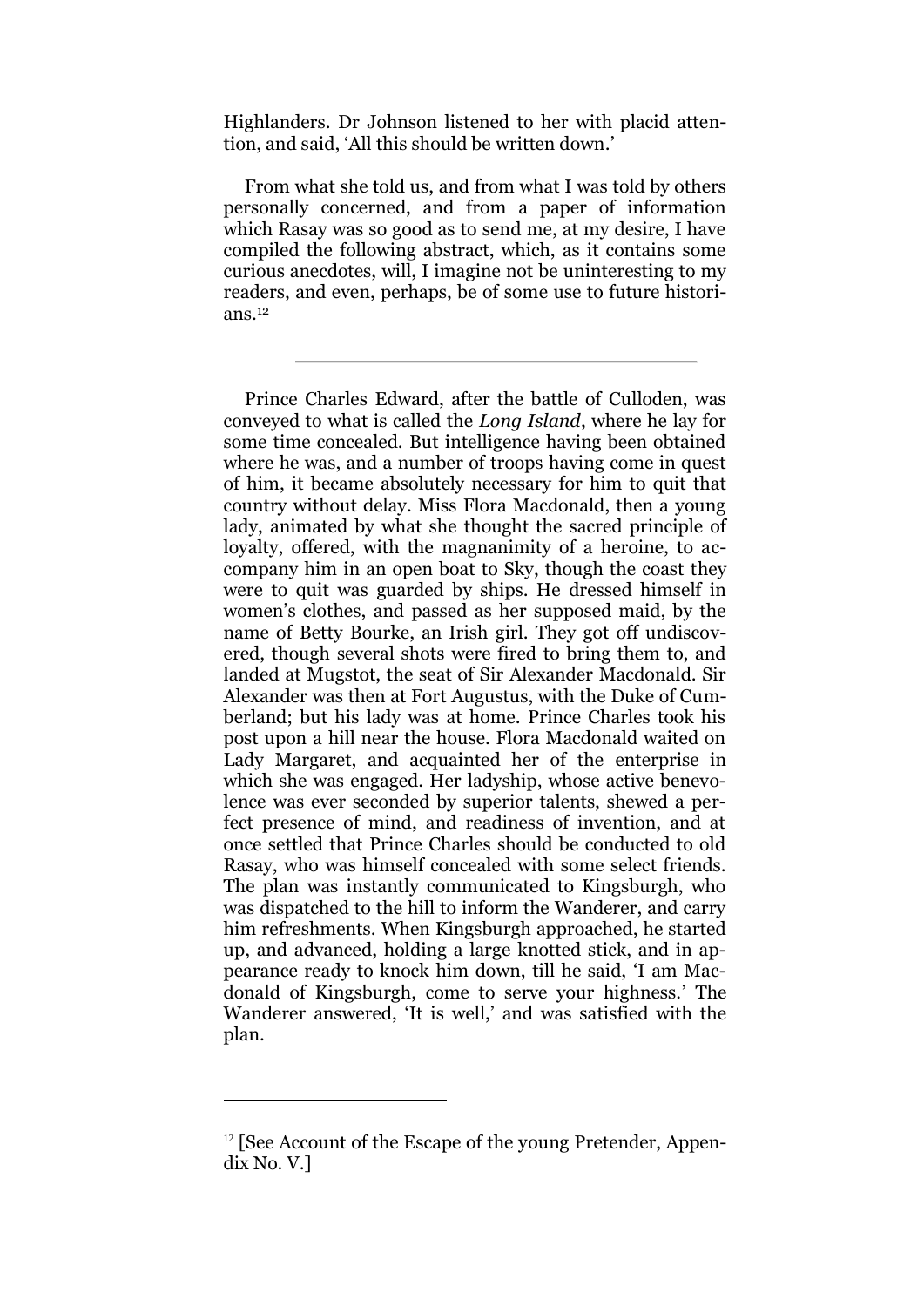Flora Macdonald dined with Lady Margaret, at whose table there sat an officer of the army, stationed here with a party of soldiers, to watch for Prince Charles in case of his flying to the isle of Sky. She afterwards often laughed in good humour with this gentleman, on her having so well deceived him.

After dinner, Flora Macdonald on horseback, and her supposed maid, and Kingsburgh, with a servant carrying some linen, all on foot, proceeded towards that gentleman's house. Upon the road was a small rivulet which they were obliged to cross. The Wanderer, forgetting his assumed sex, that his clothes might not be wet, held them up a great deal too high. Kingsburgh mentioned this to him, observing, it might make a discovery. He said he would be more careful for the future. He was as good as his word; for the next brook they crossed, he did not hold up his clothes at all, but let them float upon the water. He was very awkward in his female dress. His size was so large, and his strides so great, that some women whom they met reported that they had seen a very big woman, who looked like a man in woman"s clothes, and that perhaps it was (as they expressed themselves) the Prince, after whom so much search was making.

At Kingsburgh he met with a most cordial reception; seemed gay at supper, and after it indulged himself in a cheerful glass with his worthy host. As he had not had his clothes off for a long time, the comfort of a good bed was highly relished by him, and he slept soundly till next day at one o"clock.

The mistress of Corrichatachin told me, that in the forenoon she went into her father"s room, who was also in bed, and suggested to him her apprehensions that a party of the military might come up, and that his guest had better not remain here too long. Her father said, "Let the poor man repose himself after his fatigues; and as for me, I care not, though they take off this old grey head ten or eleven years sooner than I should die in the course of nature." He then wrapped himself in the bed-clothes, and again fell fast asleep.

On the afternoon of that day, the Wanderer, still in the same dress, set out for Portree, with Flora Macdonald and a man servant. His shoes being very bad, Kingsburgh provided him with a new pair, and taking up the old ones, said, "I will faithfully keep them till you are safely settled at St James's. I will then introduce myself by shaking them at you, to put you in mind of your night's entertainment and protection under my roof." He smiled, and said, "Be as good as your word!" Kingsburgh kept the shoes as long as he lived. After his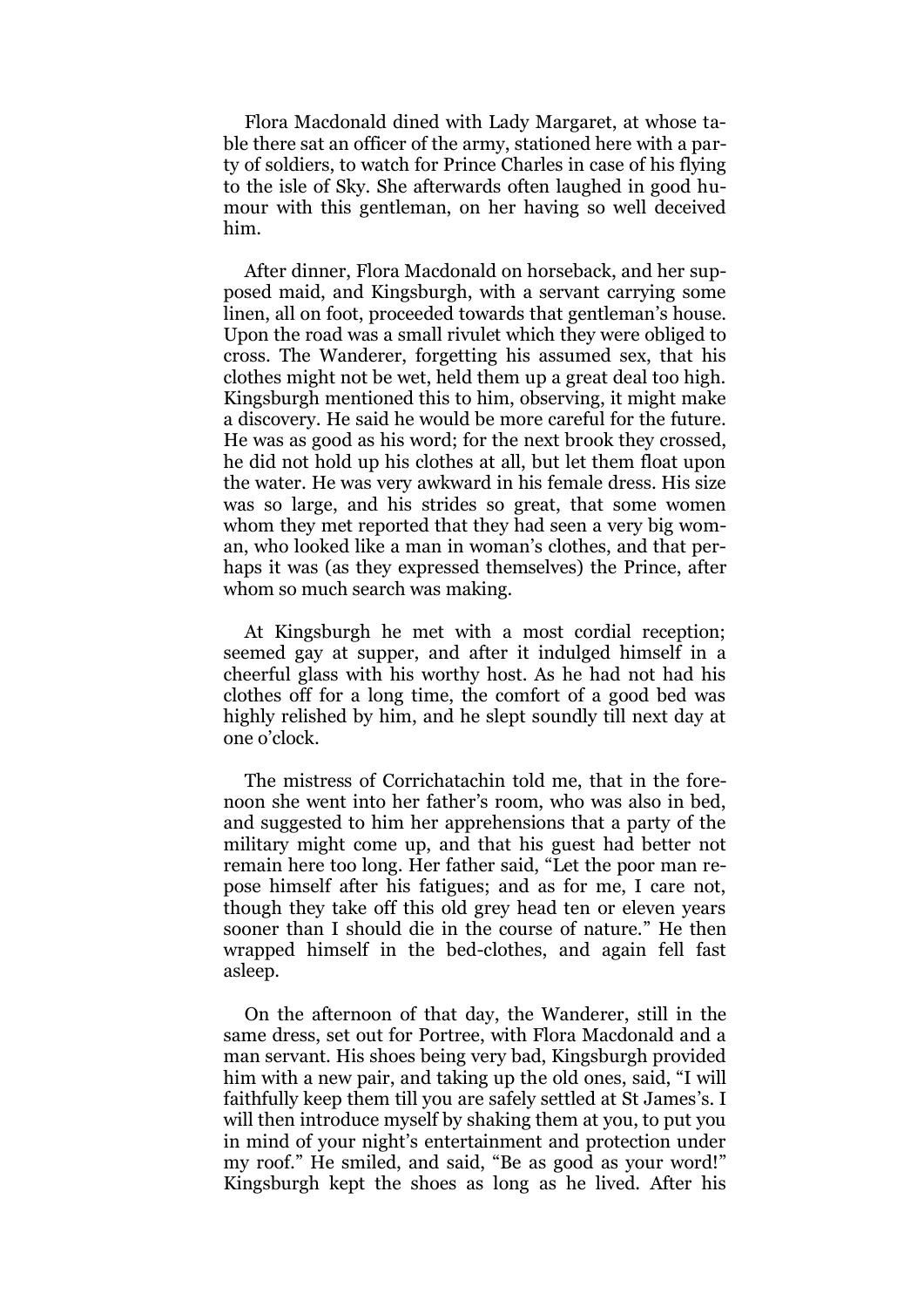death, a zealous Jacobite gentleman gave twenty guineas for them.

Old Mrs Macdonald, after her guest had left the house, took the sheets in which he had lain, folded them carefully, and charged her daughter that they should be kept unwashed, and that, when she died, her body should be wrapped in them as a winding sheet. Her will was religiously observed.

Upon the road to Portree, Prince Charles changed his dress, and put on man"s clothes again; a tartan short coat and a waistcoat, with philibeg and short hose, a plaid, and a wig and bonnet.

Mr Donald M"Donald, called Donald Roy, had been sent express to the present Rasay, then the young laird, who was at that time at his sister"s house, about three miles from Portree, attending his brother, Dr Macleod, who was recovering of a wound he had received at the battle of Culloden. Mr M"Donald communicated to young Rasay the plan of conveying the Wanderer to where old Rasay was; but was told that old Rasay had fled to Knoidart, a part of Glengary's estate. There was then a dilemma what should be done. Donald Roy proposed that he should conduct the Wanderer to the main land; but young Rasay thought it too dangerous at that time, and said it would be better to conceal him in the island of Rasay, till old Rasay could be informed where he was, and give his advice what was best. But the difficulty was, how to get him to Rasay. They could not trust a Portree crew, and all the Rasay boats had been destroyed, or carried off by the military except two belonging to Malcolm M"Leod, which he had concealed somewhere.

Dr Macleod being informed of this difficulty, said he would risk his life once more for Prince Charles; and it having occurred, that there was a little boat upon a fresh water lake in the neighbourhood, young Rasay and Dr Macleod, with the help of some women, brought it to the sea, by extraordinary exertion, across a Highland mile of land, one half of which was bog, and the other a steep precipice.

These gallant brothers, with the assistance of one little boy, rowed the small boat to Rasay, where they were to endeavour to find Captain M"Leod, as Malcolm was then called, and get one of his good boats, with which they might return to Portree, and receive the Wanderer; or, in case of not finding him, they were to make the small boat serve, though the danger was considerable.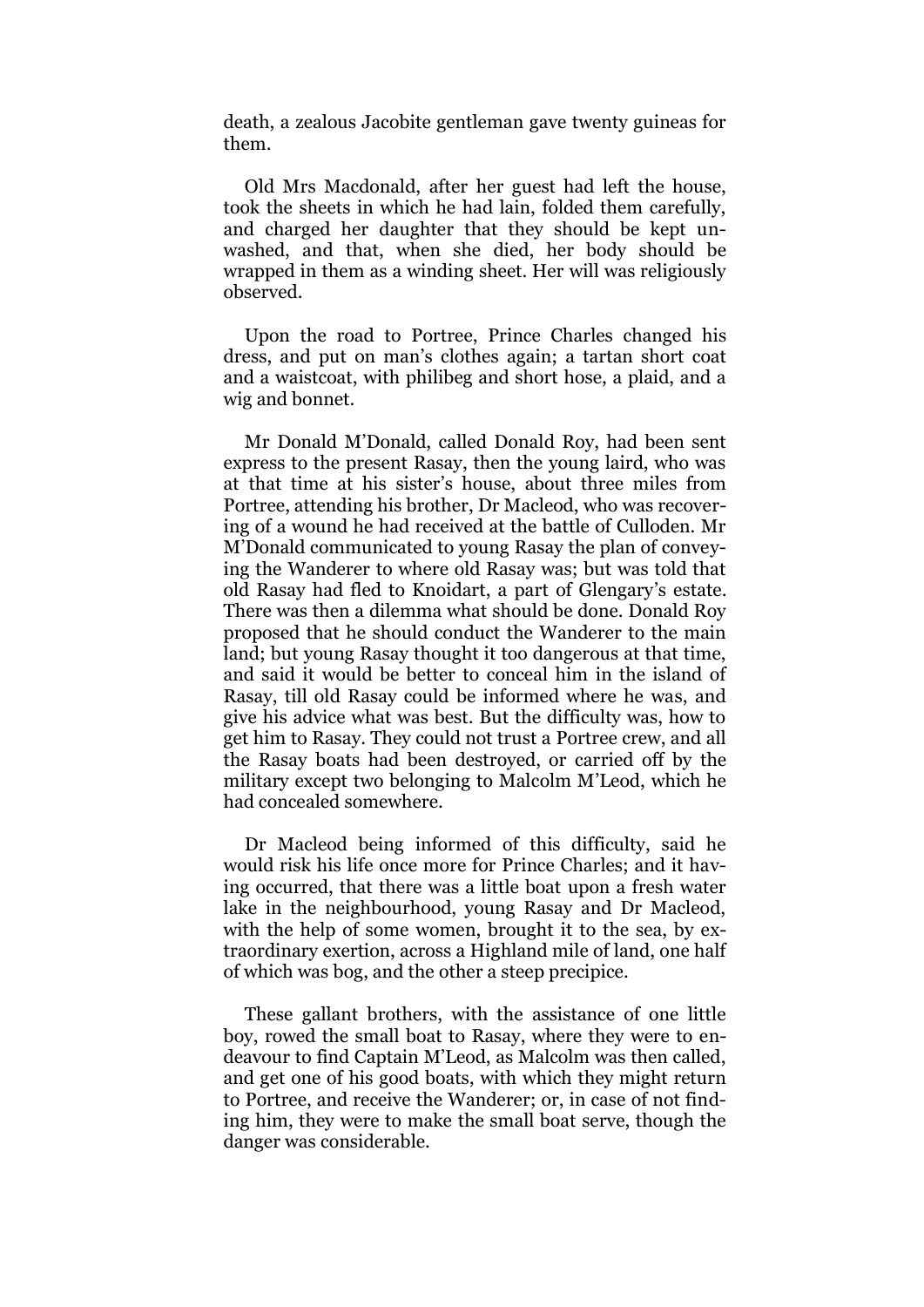Fortunately, on their first landing, they found their cousin Malcolm, who, with the utmost alacrity, got ready one of his boats, with two strong men. John M"Kenzie, and Donald M"Friar. Malcolm, being the oldest man, and most cautious, said, that as young Rasay had not hitherto appeared in the unfortunate business, he ought not to run any risk; but that Dr Macleod and himself, who were already publickly engaged, should go on this expedition. Young Rasay answered, with an oath, that he would go, at the risk of his life and fortune.—"In God's name then," said Malcolm, "let us proceed." The two boatmen, however, now stopped short, till they should be informed of their destination; and M"Kenzie declared he would not move an oar till he knew where they were going. Upon which they were both sworn to secrecy; and the business being imparted to them, they were eager to put off to sea without loss of time. The boat soon landed about half a mile from the inn at Portree.

All this was negotiated before the Wanderer got forward to Portree. Malcolm M"Leod, and M"Friar, were dispatched to look for him. In a short time he appeared, and went into the publick house. Here Donald Roy, whom he had seen at Mugstot, received him, and informed him of what had been concerted. He wanted silver for a guinea, but the landlord had only thirteen shillings. He was going to accept of this for his guinea; but Donald Roy very judiciously observed, that it would discover him to be some great man; so he desisted. He slipped out of the house, leaving his fair protectress, whom he never again saw; and Malcolm Macleod was presented to him by Donald Roy, as a captain in his army. Young Rasay and Dr Macleod had waited, in impatient anxiety, in the boat. When he came, their names were announced to him. He would not permit the usual ceremonies of respect, but saluted them as his equals.

Donald Roy staid in Sky, to be in readiness to get intelligence, and give an alarm in case the troops should discover the retreat to Rasay; and Prince Charles was then conveyed in a boat to that island in the night. He slept a little upon the passage, and they landed about day-break. There was some difficulty in accommodating him with a lodging, as almost all the houses in the island had been burnt by soldiery. They repaired to a little hut, which some shepherds had lately built, and having prepared it as well as they could, and made a bed of heath for the stranger, they kindled a fire, and partook of some provisions which had been sent with him from Kingsburgh. It was observed, that he would not taste wheat-bread, or brandy, while oat-bread and whisky lasted; "for these," said he, "are my own country's bread and drink". This was very engaging to the Highlanders.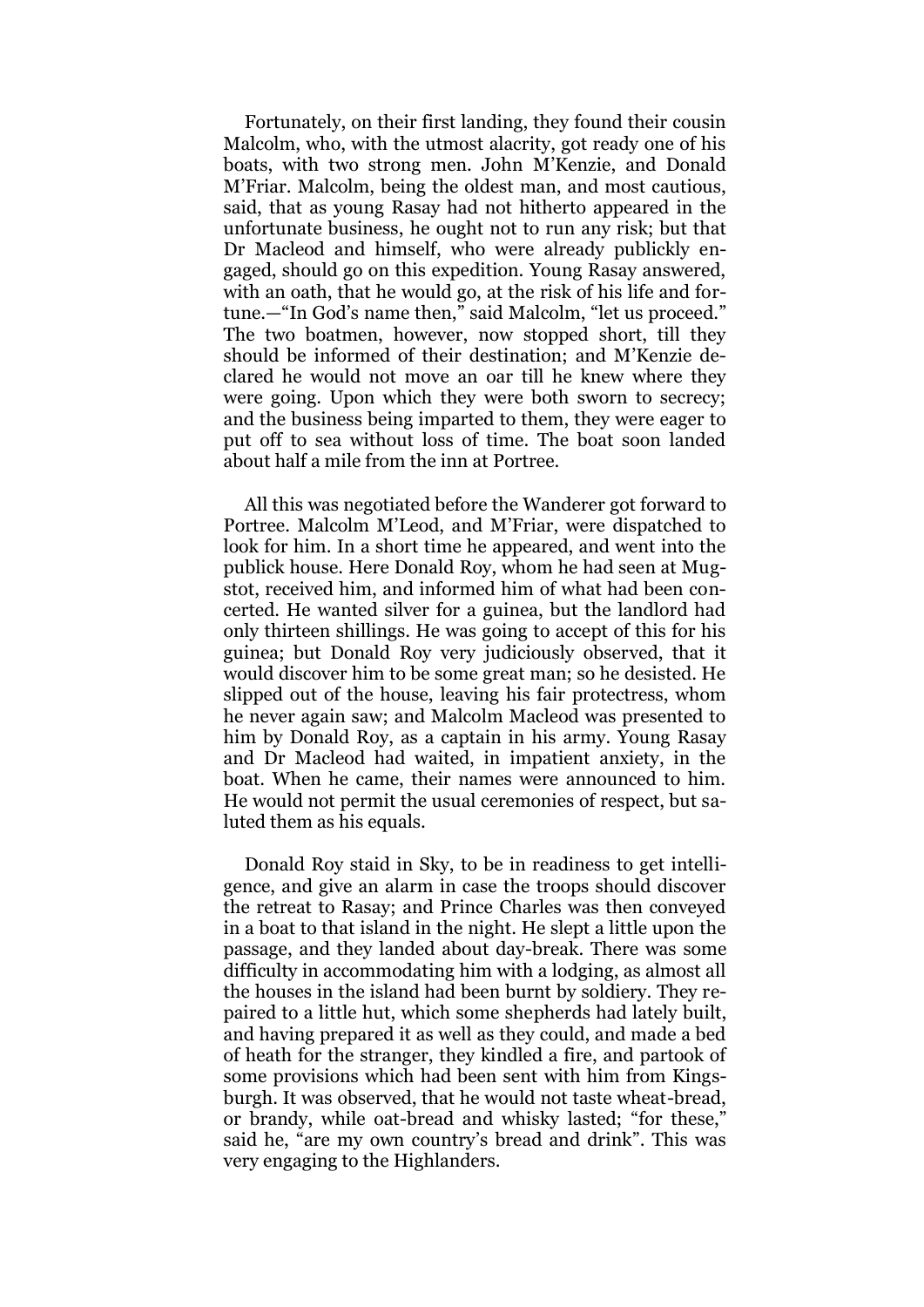Young Rasay being the only person of the company that durst appear with safety, he went in quest of something fresh for them to eat; but though he was amidst his own cows, sheep, and goats, he could not venture to take any of them for fear of a discovery, but was obliged to supply himself by stealth. He therefore caught a kid, and brought it to the hut in his plaid, and it was killed and drest, and furnished them a meal which they relished much. The distressed Wanderer, whose health was now a good deal impaired by hunger, fatigue, and watching, slept a long time, but seemed to be frequently disturbed. Malcolm told me he would start from broken slumbers, and speak to himself in different languages, French, Italian, and English. I must however acknowledge, that it is highly probable that my worthy friend Malcolm did not know precisely the difference between French and Italian. One of his expressions in English was, "O God! Poor Scotland!"

While they were in the hut, M"Kenzie and M"Friar, the two boatmen, were placed as sentinels upon different eminences; and one day an incident happened, which must not be omitted. There was a man wandering about the island, selling tobacco. Nobody knew him, and he was suspected to be a spy. M"Kenzie came running to the hut, and told that this suspected person was approaching. Upon which the three gentlemen, young Rasay, Dr Macleod, and Malcom, held a council of war upon him, and were unanimously of opinion that he should instantly be put to death. Prince Charles, at once assuming a grave and even severe countenance, said, "God forbid that we should take away a man"s life, who may be innocent, while we can preserve our own." The gentlemen however persisted in their resolution, while he as strenuously continued to take the merciful side. John M"Kenzie, who sat watching at the door of the hut, and overheard the debate, said in Erse, "Well, well; he must be shot. You are the king, but we are the parliament, and will do what we choose."— Prince Charles, seeing the gentlemen smile, asked what the man had said, and being told it in English, he observed that he was a clever fellow, and, notwithstanding the perilous situation in which he was, laughed loud and heartily. Luckily the unknown person did not perceive that there were people in the hut, at least did not come to it, but walked on past it, unknowing of his risk. It was afterwards found out that he was one of the Highland army, who was himself in danger. Had he come to them, they were resolved to dispatch him; for, as Malcolm said to me, "We could not keep him with us, and we durst not let him go. In such a situation, I would have shot my brother, if I had not been sure of him."—John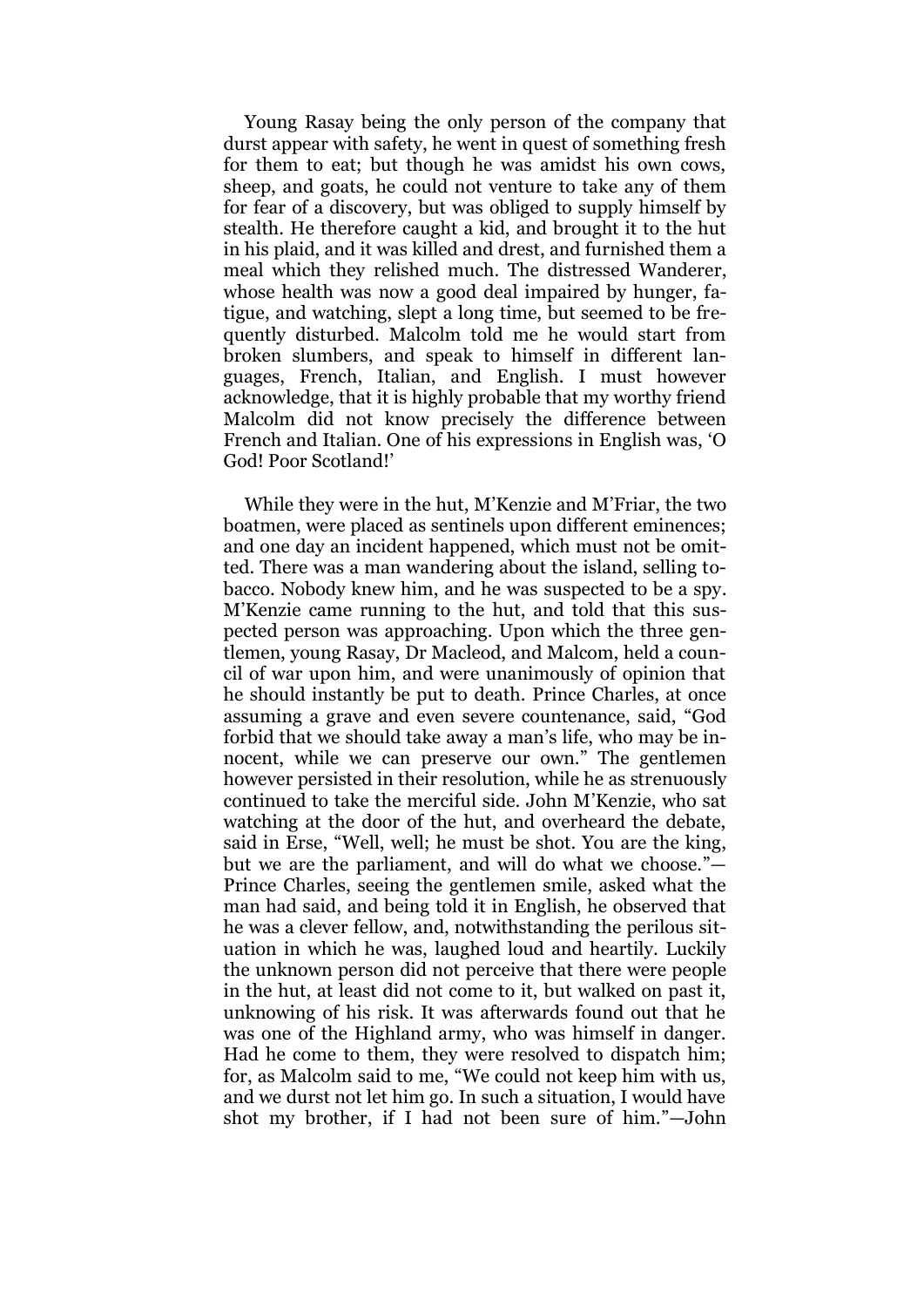M"Kenzie was at Rasay"s house, when we were there.<sup>13</sup> About eighteen years before, he hurt one of his legs when dancing, and being obliged to have it cut off, he now was going about with a wooden leg. The story of his being a *Member of Parliament* is not yet forgotten. I took him out a little way from the house, gave him a shilling to drink Rasay"s health, and led him into a detail of the particulars which I have just related. With less foundation, some writers have traced the idea of a parliament, and of the British constitution, in rude and early times. I was curious to know if he had really heard, or understood, any thing of that subject, which, had he been a greater man, would probably have been eagerly maintained. "Why, John" said I, "did you think the king should be controuled by a parliament?" He answered, "I thought, sir, there were many voices against one."

The conversation then turning on the times, the Wanderer said, that to be sure, the life he had led of late was a very hard one; but he would rather live in the way he now did, for ten years, than fall into the hands of his enemies. The gentlemen asked him, what he thought his enemies would do with him, should he have the misfortune to fall into their hands. He said, he did not believe they would dare to take his life publickly, but he dreaded being privately destroyed by poison or assassination. He was very particular in his inquiries about the wound which Dr Macleod had received at the battle of Culloden, from a ball which entered at one shoulder, and went cross to the other. The doctor happened still to have on the coat which he wore on that occasion. He mentioned, that he himself had his horse shot under him at Culloden; that the ball hit the horse about two inches from his knee, and made him so unruly that he was obliged to change him for another. He threw out some reflections on the conduct of the disastrous affair at Culloden, saying, however, that perhaps it was rash in him to do so.—I am now convinced that his suspicions were groundless; for I have had a good deal of conversation upon the subject with my very worthy and ingenious friend, Mr Andrew Lumisden, who was under secretary to Prince Charles, and afterwards principal secretary to his father at Rome, who, he assured me, was perfectly satisfied both of the abilities and honour of the generals who commanded the highland army on that occasion. Mr Lumisden has written an account of the three battles in 1745- 6, at once accurate and classical.—Talking of the different Highland corps, the gentlemen who were present wished to have his opinion which were the best soldiers. He said, he

 $13$  This old Scottish memler of parliament, I am informed, is still living (1785.)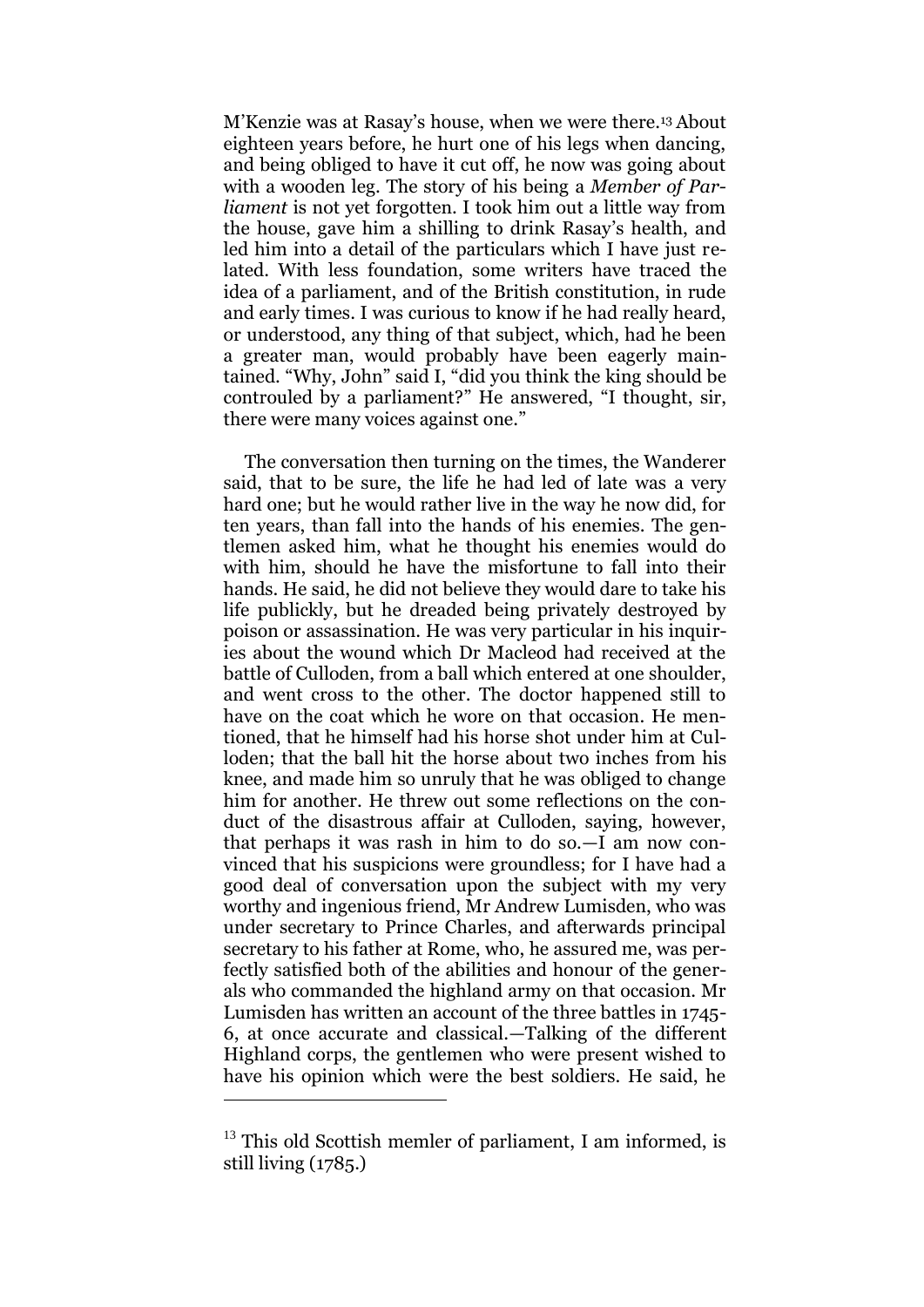did not like comparisons among those corps: they were all best.

He told his conductors, he did not think it advisable to remain long in any one place; and that he expected a French ship to come for him to Lochbroom, among the Mackenzies. It then was proposed to carry him in one of Malcolm"s boats to Lochbroom, though the distance was fifteen leagues coastwise. But he thought this would be too dangerous, and desired that at any rate, they might first endeavour to obtain intelligence. Upon which young Rasay wrote to his friend, Mr M"Kenzie of Applecross, but received an answer, that there was no appearance of any French ship.

It was therefore resolved that they should return to Sky, which they did, and landed in Strath, where they reposed in a cow-house belonging to Mr Niccolson of Scorbreck. The sea was very rough, and the boat took in a good deal of water. The Wanderer asked if there was danger, as he was not used to such a vessel. Upon being told there was not, he sung an Erse song with much vivacity. He had by this time acquired a good deal of the Erse language.

Young Rasay was now dispatched to where Donald Roy was, that they might get all the intelligence they could; and the Wanderer, with much earnestness, charged Dr Macleod to have a boat ready, at a certain place about seven miles off, as he said he intended it should carry him upon a matter of great consequence; and gave the doctor a case, containing a silver spoon, knife, and fork, saying, "keep you that till I see you", which the doctor understood to be two days from that time. But all these orders were only blinds; for he had another plan in his head, but wisely thought it safest to trust his secrets to no more persons than was absolutely necessary. Having then desired Malcolm to walk with him a little way from the house, he soon opened his mind, saying, "I deliver myself to you. Conduct me to the Laird of M'Kinnon's country."—Malcolm objected that it was very dangerous, as so many parties of soldiers were in motion. He answered. "There is nothing now to be done without danger." He then said, that Malcolm must be the master, and he the servant; so he took the bag, in which his linen was put up, and carried it on his shoulder; and observing that his waistcoat, which was of scarlet tartan, with a gold twist button, was finer than Malcolm"s, which was of a plain ordinary tartan, he put on Malcolm"s waistcoat, and gave him his; remarking at the same time, that it did not look well that the servant should be better dressed than the master.

Malcolm, though an excellent walker, found himself excelled by Prince Charles, who told him, he should not much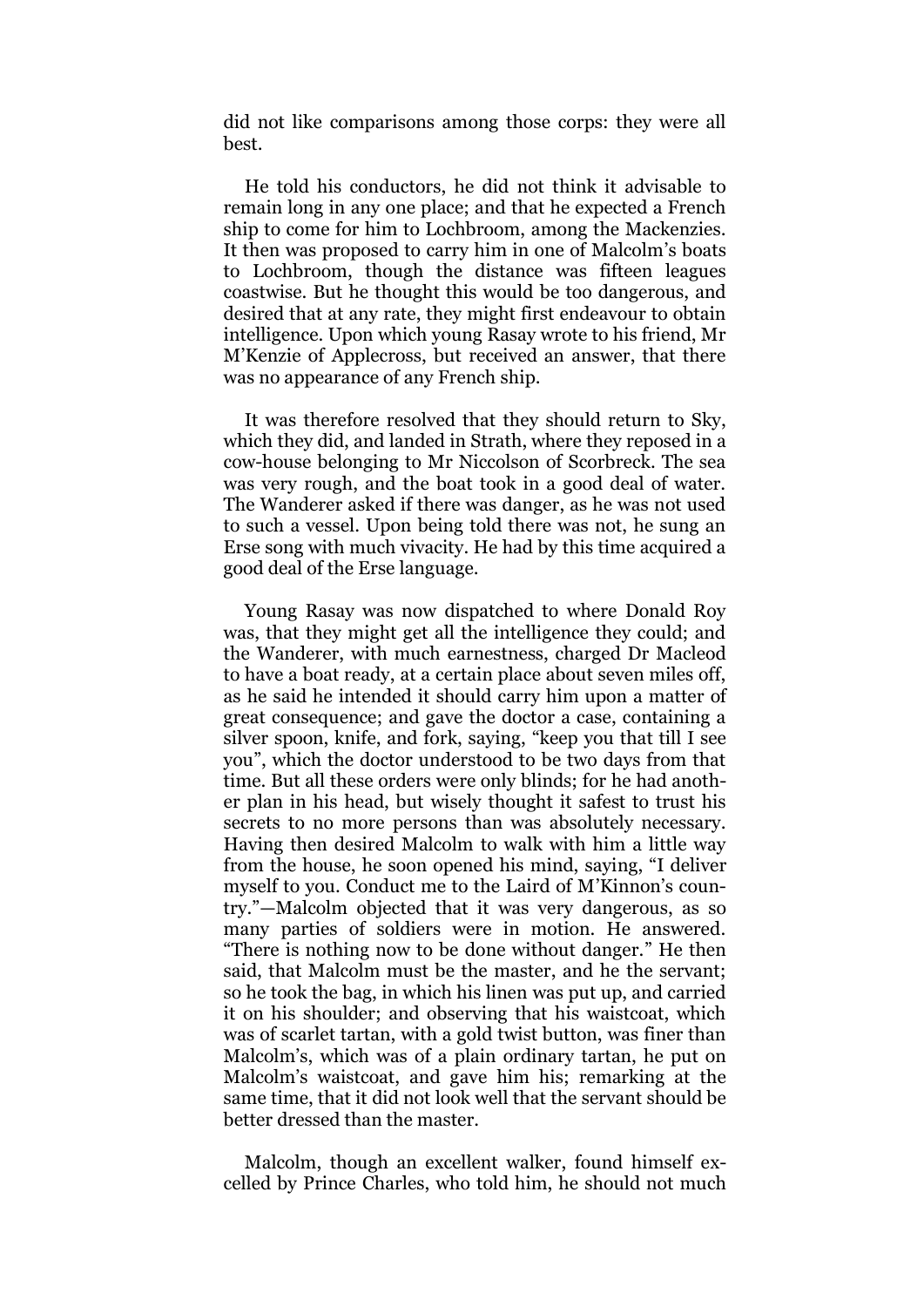mind the parties that were looking for him, were he once but a musquet shot from them; but that he was somewhat afraid of the highlanders who were against him. He was well used to walking in Italy, in pursuit of game; and he was even now so keen a sportsman, that, having observed some partridges, he was going to take a shot; but Malcolm cautioned him against it, observing that the firing might be heard by the tenders who were hovering upon the coast.

As they proceeded through the mountains, taking many a circuit to avoid any houses, Malcolm, to try his resolution, asked him what they should do, should they fall in with a party of soldiers: he answered. "Fight to be sure!"—Having asked Malcolm if he should be known in his present dress, and Malcolm having replied he would, he said, "Then I"ll blacken my face with powder."—"That," said Malcolm, "would discover you at once."—"Then," said he, "I must be put in the greatest dishabille possible." So he pulled off his wig, tied a handkerchief round his head, and put his nightcap over it, tore the ruffles from his shirt, took the buckles out of his shoes, and made Malcolm fasten them with strings; but still Malcolm thought he would be known. "I have so odd a face," said he, "that no man ever saw me but he would know me again."

He seemed unwilling to give credit to the horrid narrative of men being massacred in cold blood, after victory had declared for the army commanded by the Duke of Cumberland. He could not allow himself to think that a general could be so barbarous.

When they came within two miles of M'Kinnon's house, Malcolm asked if he chose to see the laird. "No," said he, "by no means. I know M"Kinnon to be as good and as honest a man as any in the world, but he is not fit for my purpose at present. You must conduct me to some other house; but let it be a gentleman"s house." Malcolm then determined that they should go to the house of his brother-in-law, Mr John M"Kinnon, and from thence be conveyed to the main land of Scotland, and claim the assistance of Macdonald of Scothouse. The Wanderer at first objected to this, because Scothouse was cousin to a person of whom he had suspicions. But he acquiesced in Malcolm"s opinion.

When they were near Mr John M'Kinnon's house, they met a man of the name of Ross, who had been a private soldier in the Highland army. He fixed his eyes steadily on the Wanderer in his disguise, and having at once recognized him, he clapped his hands, and exclaimed, "Alas! is this the case?" Finding that there was now a discovery, Malcolm asked, "What's to be done?" "Swear him to secrecy," an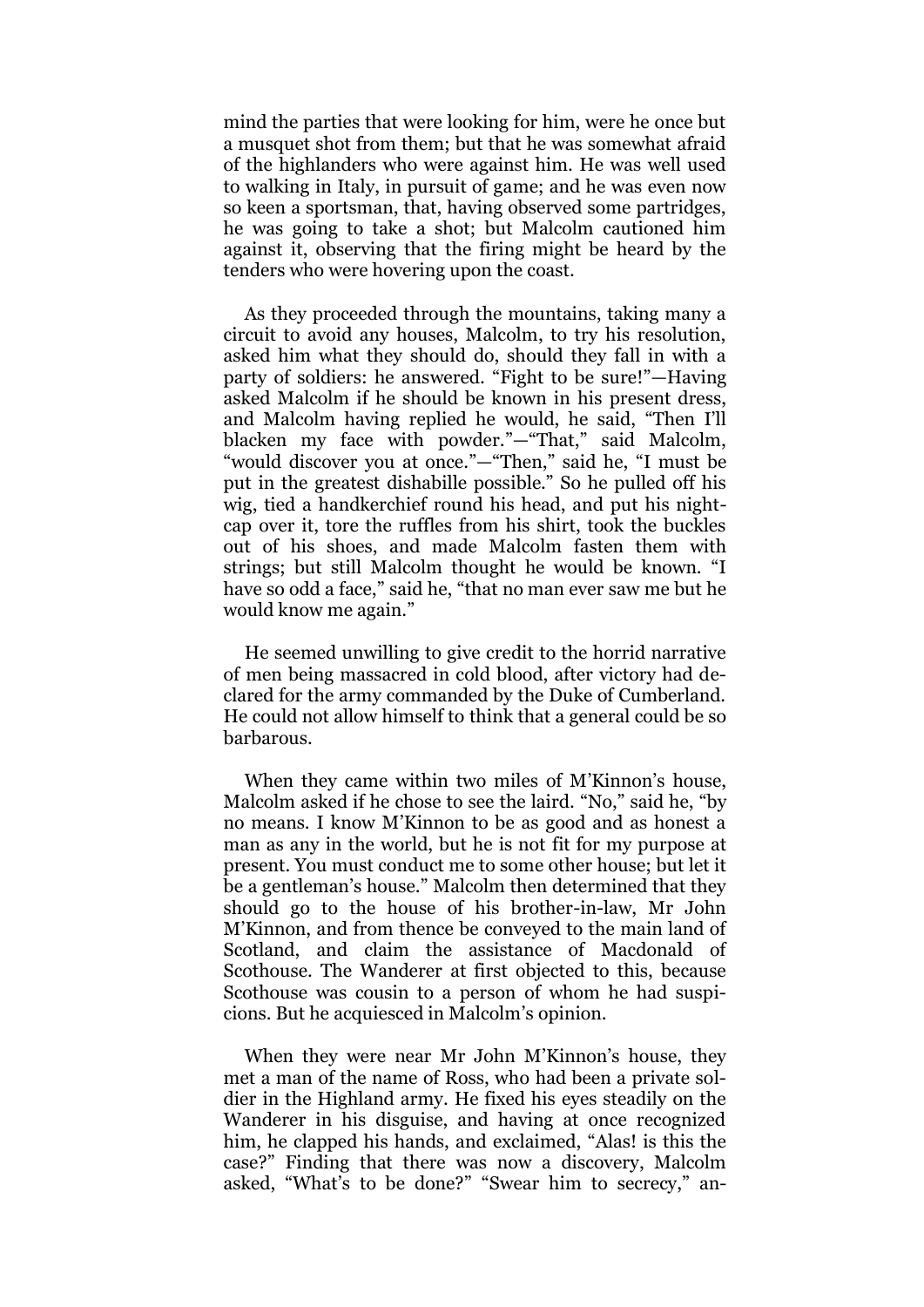swered Prince Charles. Upon which Malcolm drew his dirk, and on the naked blade, made him take a solemn oath, that he would say nothing of his having seen the Wanderer, till his escape should be made publick.

Malcolm"s sister, whose house they reached pretty early in the morning, asked him who the person was that was along with him. He said it was one Lewis Caw, from Crieff, who being a fugitive like himself, for the same reason, he had engaged him as his servant, but that he had fallen sick. "Poor man! (said she) I pity him. At the same time my heart warms to a man of his appearance."—Her husband was gone a little way from home; but was expected every minute to return. She set down to her brother a plentiful Highland breakfast. Prince Charles acted the servant very well, sitting at a respectful distance, with his bonnet off. Malcolm then said to him, "Mr Caw, you have as much need of this as I have; there is enough for us both: you had better draw nearer and share with me."—Upon which he rose, made a profound bow, sat down at table with his supposed master, and eat very heartily. After this there came in an old woman, who, after the mode of ancient hospitality, brought warm water, and washed Malcolm"s feet. He desired her to wash the feet of the poor man who attended him. She at first seemed averse to this, from pride, as thinking him beneath her, and in the periphrastick language of the highlanders and the Irish, said warmly, "Though I wash your father's son's feet, why should I wash his father"s son"s feet?"—She was however persuaded to do it.

They then went to bed, and slept for some time; and when Malcolm awaked, he was told that Mr John M"Kinnon, his brother-in-law, was in sight. He sprang out to talk to him before he shoulld see Prince Charles. After saluting him, Malcolm, pointing to the sea, said, "What, John, if the prince should be prisoner on board one of those tenders?" "God forbid!" replied John.—"What if we had him here?" said Malcolm. "I wish we had," answered John; "we should take care of him." "Well, John," said Malcolm.—"he is in your house."—John, in a transport of joy, wanted to run directly in, and pay his obeisance; but Malcolm stopped him, saying, "Now is your time to behave well, and do nothing that can discover him."—John composed himself, and having sent away all his servants upon different errands, he was introduced into the presence of his guest, and was then desired to go and get ready a boat lying near his house, which, though but a small leaky one, they resolved to take, rather than go to the Laird of M"Kinnon. John M"Kinnon, however, thought otherwise; and upon his return told them, that his chief and Lady M"Kinnon were coming in the laird"s boat. Prince Charles said to his trusty Malcolm. "I am sorry for this, but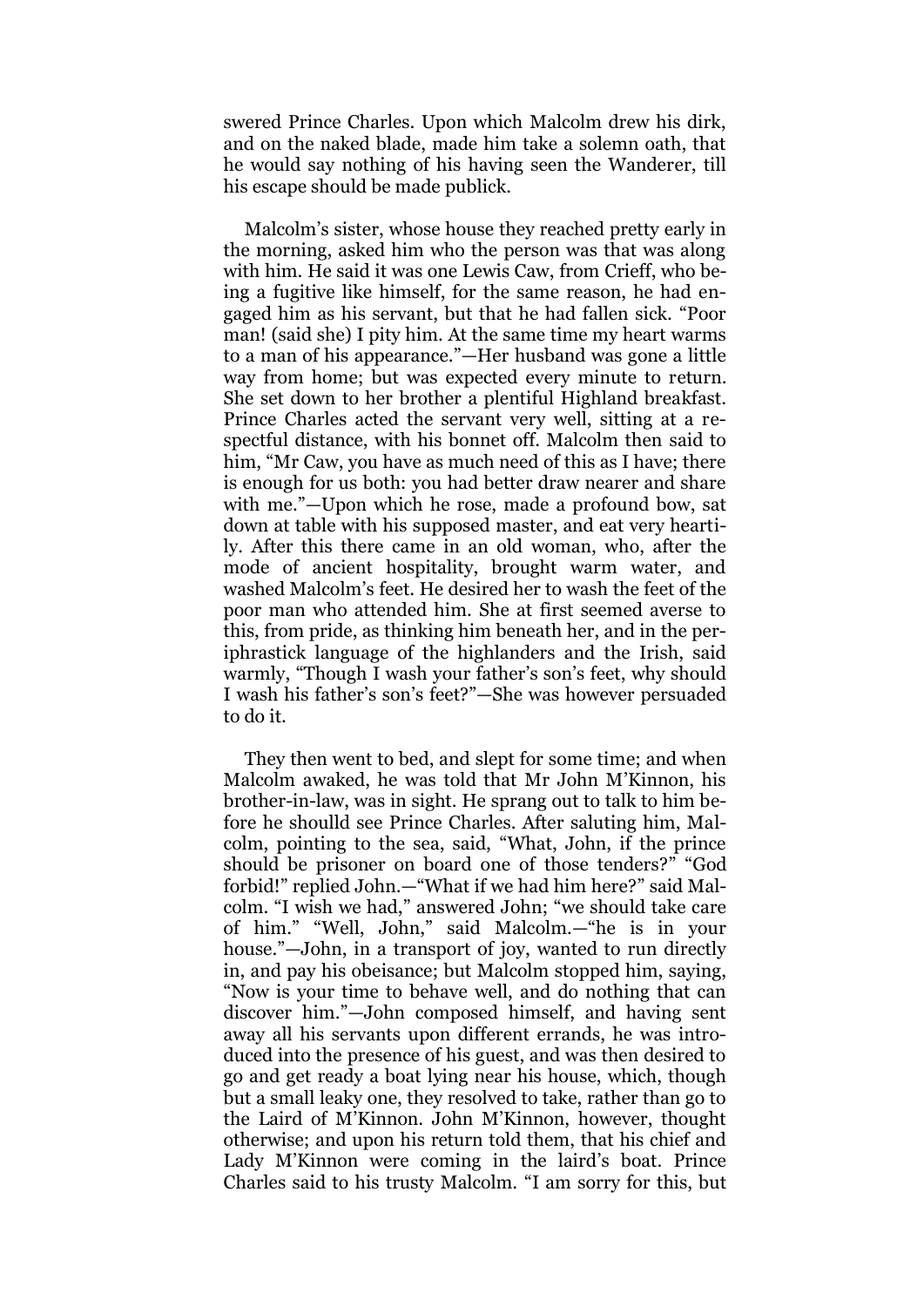must make the best of it."—M"Kinnon then walked up from the shore, and did homage to the Wanderer. His lady waited in a cave, to which they all repaired, and were entertained with cold meat and wine.—Mr Malcolm M"Leod being now superseded by the Laird of M"Kinnon, desired leave to return, which was granted him, and Prince Charles wrote a short note, which he subscribed *James Thompson*, informing his friends that he had got away from Sky, and thanking them for their kindness; and he desired this might be speedily conveyed to young Rasay and Dr Macleod, that they might not wait longer in expectation of seeing him again. He bade a cordial adieu to Malcolm, and insisted on his accepting of a silver stock-buckle, and ten guineas from his purse, though, as Malcolm told me, it did not appear to contain above forty. Malcolm at first begged to be excused, saying, that he had a few guineas at his service; but Prince Charles answered, "You will have need of money. I shall get enough when I come upon the main land."

The Laird of M"Kinnon then conveyed him to the opposite coast of Knoidart. Old Rasay, to whom intelligence had been sent, was crossing at the same time to Sky; but as they did not know of each other, and each had apprehensions, the two boats kept aloof.

These are the particulars which I have collected concerning the extraordinary concealment and escapes of Prince Charles, in the Hebrides. He was often in imminent danger. The troops traced him from the Long Island, across Sky, to Portree, but there lost him.

Here I stop,—having received no farther authentic information of his fatigues and perils before he escaped to France. Kings and subjects may both take a lesson of moderation from the melancholy fate of the House of Stuart; that kings may not suffer degradation and exile, and subjects may not be harrassed by the evils of a disputed succession.

Let me close the scene on that unfortunate House with the elegant and pathetick reflections of *Voltaire*, in his *Histoire Générale*. "Que les hommes privés," says that brilliant writer, speaking of Prince Charles, "qui se croyent malheureux, jettent les yeux sur ce prince et ses ancêtres."

In another place he thus sums up the sad story of the family in general:—"II n'y a aucun exemple dans l'histoire d"une maison si longtems infortunée. Le premier des Rois d"Ecosse, qui eut le nom de *Jacques*, apres avoir êtê dix-huit ans prisonnier en Angleterre, mourut assassiné, avec sa femme, par la main de ses sujets. *Jacques* II, son fils, fut tué à vingt-neuf ans en combattant centre les Anglois. *Jacques*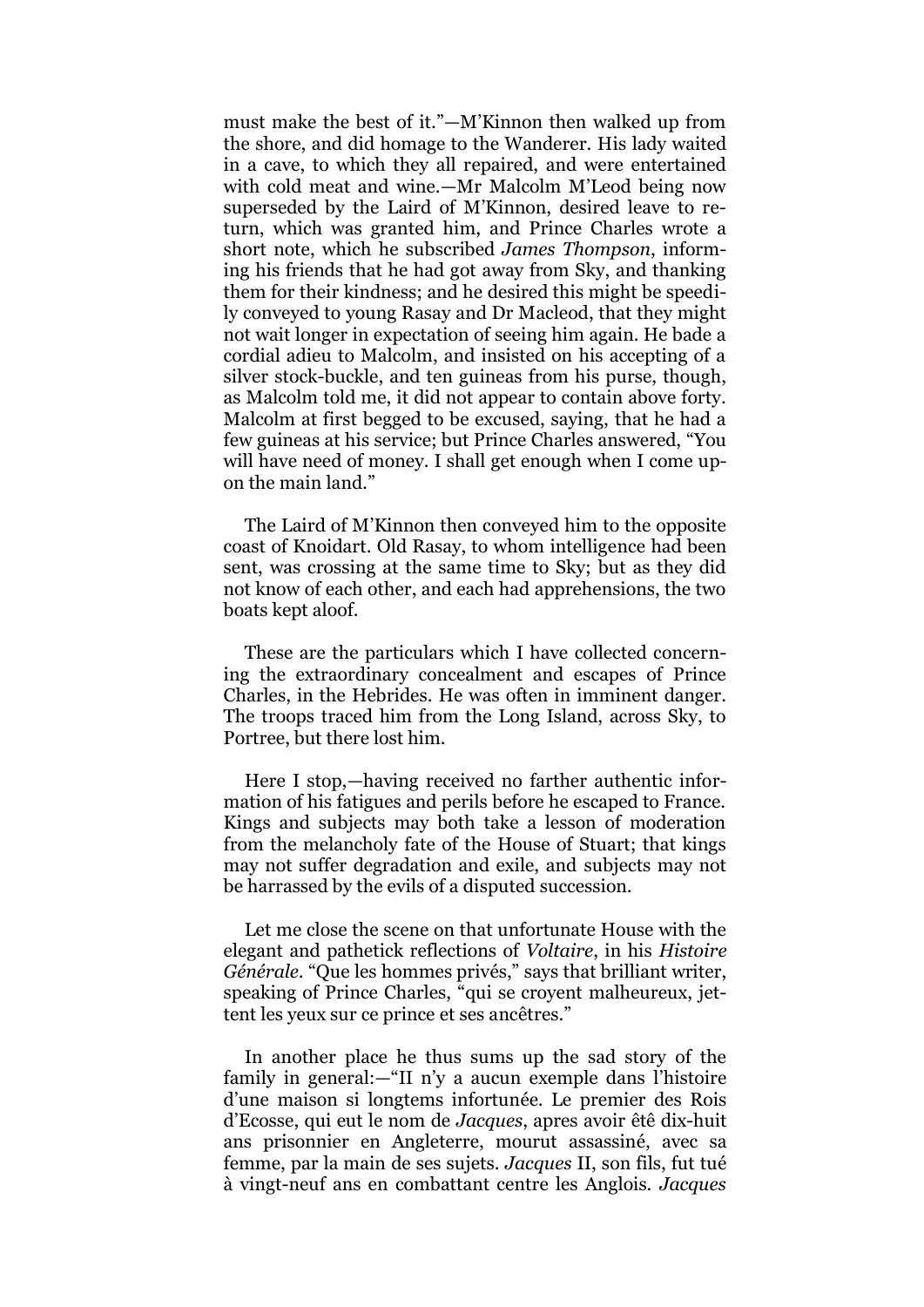III, mis en prison par son peuple, fut tué ensuite par les revoltés, dans une battaille. *Jacques* IV perit dans un combat qu"il perdit. *Marie Stuart*, sa petite fille, chassèe, de son trone, fugitivé en Angleterre, ayant langui dix-huit ans en prison, se vit condamnée à mort par des juges Anglais, et eut la téte tranchée. *Charles* I, petit fils de *Marie*, Roi d"Ecosse et d"Angleterre, vendu par les Ecossois, et jugé à mort par les Anglais, mourut sur un échauffaut dans la place publique. *Jacques*, son fils, septième du nom, et deuxieme en Angleterre, fut chassé de ses trois royaumes; et pour comble de malheur on contesta à son fils sa naissance; le fils ne tenta de remonter sur le trone de ces peres, que pour faire périr ses amis par des bourreaux; et nous avons vu le Prince *Charles Edouard*, reunuissant en vain les vertus de ses peres, et le courage du Roy *Jean Sobieski*, son ayeul maternel, executer les exploits et essuyer les malheurs les plus incroyables. Si quelque chose justifie ceux qui croyent une fatalité à laquelle rien ne peut se soustraire, c"est cette suite continuelle de malheurs qui a persecuté la maison de *Stuart*, pendant plus de trois-cent annees."

The gallant Malcolm<sup>14</sup> was apprehended in about ten days after they separated, put aboard a ship and carried prisoner to London. He said, the prisoners in general were very ill treated in their passage; but there were soldiers on board who lived well, and sometimes invited him to share with them: that he had the good fortune not to be thrown into jail, but was confined in the house of a messenger, of the name of Dick. To his astonishment, only one witness could be found against him, though he had been so openly engaged; and therefore, for want of sufficient evidence, he was set at liberty. He added, that he thought himself in such danger, that he would gladly have compounded for banishment. Yet, he said, "he should never be so ready for death as he then was." There is philosophical truth in this. A man will meet death much more firmly at one time than another. The enthusiasm even of a mistaken principle warms the mind, and sets it above the fear of death; which in our cooler moments, if we really think of it, cannot but be terrible, or at least very awful.

Miss Flora Macdonald being then also in London,<sup>15</sup> under the protection<sup>16</sup> of Lady Primrose, that lady provided a post-

-

<sup>14</sup> Who had succeeded Flora Macdonald as guide to the Prince, and had so greatly contributed to his escape.—C.

<sup>&</sup>lt;sup>15</sup> When arrested, which was a few days after parting from the Prince, Flora was conveyed on board the *Furnace*, Captain Fergussone, and conveyed to Leith. There she was removed on board Commodore Smith"s ship, and conveyed to the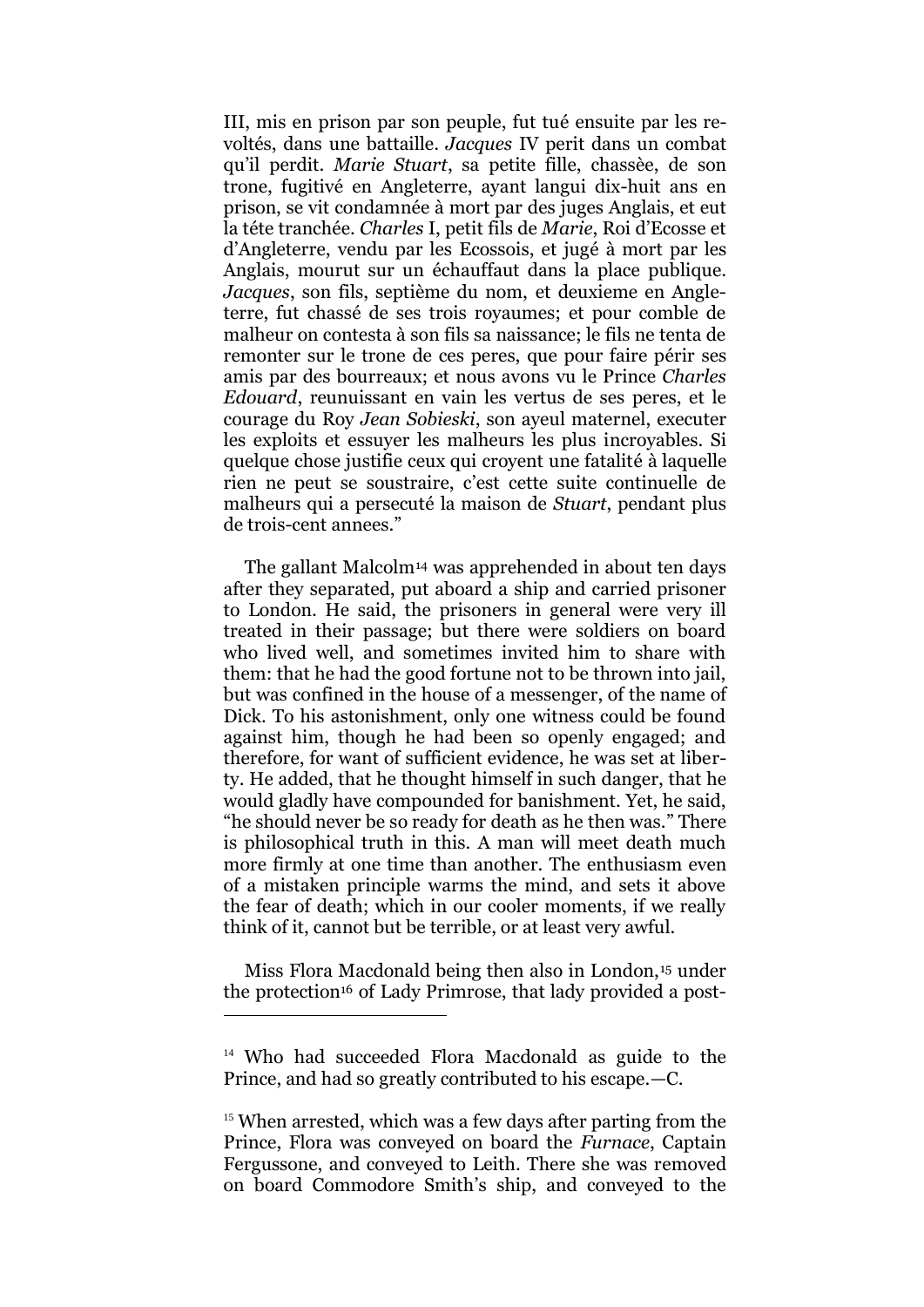chaise to convey her to Scotland, and desired she might choose any friend she pleased to accompany her. She chose Malcolm. "So," said he, with a triumphant air, "I went to London to be hanged, and returned in a post-chaise with Miss Flora Macdonald."

Mr Macleod of Muiravenside, whom we saw at Rasay, assured us that Prince Charles was in London in 1759, and that there was then a plan in agitation for restoring his family. Dr Johnson could scarcely credit this story, and said, there could be no probable plan at that time.<sup>17</sup> Such an attempt could not have succeeded, unless the King of Prussia had stopped the army in Germany; for both the army and the fleet would, even without orders, have fought for the King, to whom they had engaged themselves.

<u>.</u>

<sup>16</sup> It seems strange that Mr. Boswell, affecting to give an *accurate* account of all this affair, should use expressions which not only give no intimation of Flora's arrest and confinement, but seem even to negative the fact. Is it possible that the lady"s delicacy wished to suppress all recollection of her having been a *prisoner*! It will be seen, by a comparison of Mr. Boswell"s account with other statements of the transaction, that Flora gave him very little information—none, indeed, that had not been already forty years in print. Lady Primrose"s protection must have been very short, for Flora returned, it seems, to Scotland immediately after her release from confinement. Lady Primrose was Miss Drelincourt, daughter of the Dean of Armagh, and relict of Hugh, third Viscount Primrose. It is not known how she became so ardent a Jacobite ; but she certainly was so, for she was in the secret of the young Pretender's visit to London, which (notwithstanding Dr. Johnson's disbelief) did certainly occur, though some years earlier than 1759. See King's Anecdotes, p. 106.—C.

<sup>17</sup> [We have evidence that Charles Edward spent some days in London in 1750, and also that he repeated his visit in 1753; but it appears to be ascertained that he never was in England after 1753. See Sir Walter Scott's Introduction to *Redgauntlet; Gentleman's Magazine*, May 1778; and [Thicknesse](http://www.archive.org/stream/memoirsanecdotes00thiciala#page/338/mode/2up)'s *[Memoirs](http://www.archive.org/stream/memoirsanecdotes00thiciala#page/338/mode/2up)*, vol. ii.]

Nore, whence, on the 6th of December, after being five months on ship-board, she was transferred to the custody of the messenger Dick, in which she remained till July, 1747, when she was discharged, and returned to Edinburgh.— *Ascanius*.—C.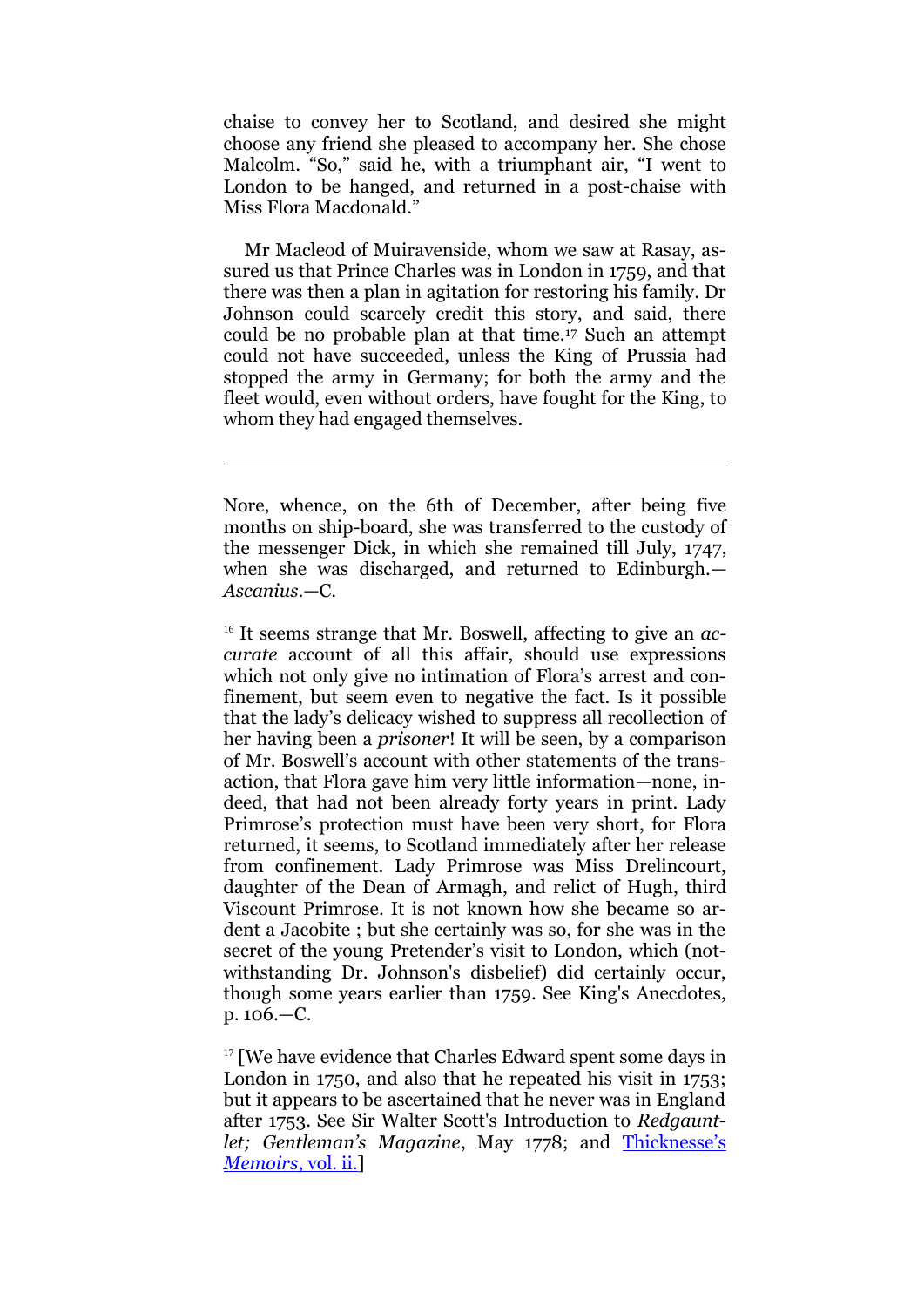Having related so many particulars concerning the grandson of the unfortunate King James the Second; having given due praise to fidelity and generous attachment, which, however erroneous the judgement may be, are honourable for the heart; I must do the highlanders the justice to attest, that I found every where amongst them a high opinion of the virtues of the King now upon the throne, and an honest disposition to be faithful subjects to his majesty, whose family had possessed the sovereignty of this country so long, that a change, even for the abdicated family, would now hurt the best feelings of all his subjects.

The abstract point of right would involve us in a discussion of remote and perplexed questions; and after all, we should have no clear principle of decision. That establishment, which, from political necessity, took place in 1688, by a breach in the succession of our kings, and which, whatever benefits may have accrued from it, certainly gave a shock to our monarchy, the able and constitutional Blackstone, wisely rests on the solid footing of authority: "Our ancestors having most indisputably a competent jurisdiction to decide this great and important question, and having, in fact decided it, it is now become our duty, at this distance of time, to acquiesce in their determination." 18

Mr Paley, the present Archdeacon of Carlisle, in his *Principles of Moral and Political Philosophy*, having, with much clearness of argument, shewn the duty of submission to civil government to be founded neither on an indefeasible *jus divinum*, nor on compact, but on expediency, lays down this rational position:

"Irregularity in the first foundation of a state, or subsequent violence, fraud, or injustice, in getting possession of the supreme power, are not sufficient reasons for resistance, after the government is once peaceably settled. No subject of the British Empire conceives himself engaged to vindicate the justice of the Norman claim or conquest, or apprehends that his duty in any manner depends upon that controversy. So likewise, if the house of Lancaster, or even the posterity of Cromwell, had been at this day seated upon the throne of England, we should have been as little concerned to enquire how the founder of the family came there.<sup>19</sup>

<sup>&</sup>lt;sup>18</sup> Commentaries on the Laws of England, Book I. chap. 3.

 $19$  Book VI. chap. 3. Since I have quoted Mr Archdeacon Paley upon one subject, I cannot but transcribe, from his ex-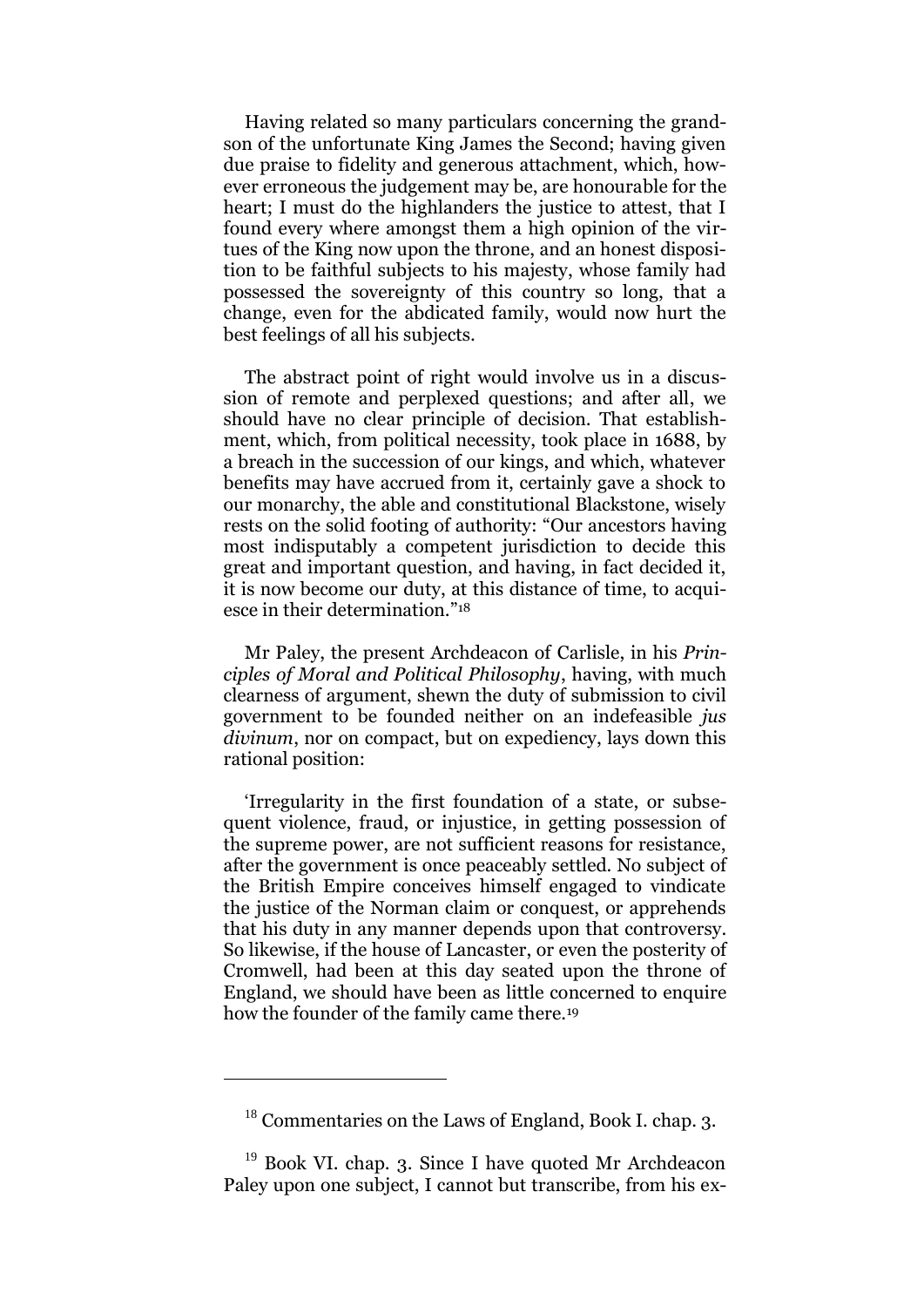In conformity with this doctrine, I myself, though fully persuaded that the House of Stuart had originally no right to the crown of Scotland; for that Baliol, and not Bruce, was the lawful heir; should yet have thought it very culpable to have rebelled, on that account, against Charles the First, or even a prince of that house much nearer the time, in order to assert the claim of the posterity of Baliol.

cellent work, a distinguished passage in support of the Christian Revelation. After shewing, in decent but strong terms, the unfairness of the indirect attempts of modern infidels to unsettle and perplex religious principles, and particularly the irony, banter, and sneer, of one whom he politely calls "an eloquent historian", the archdeacon thus expresses himself:—

<u>.</u>

"Seriousness is not constraint of thought; nor levity, freedom. Every mind which wishes the advancement of truth and knowledge, in the most important of all human researches, must abhor this licentiousness, as violating no less the laws of reasoning than the rights of decency. There is but one description of men to whose principles it ought to be tolerable. I mean that class of reasoners who can see little in Christianity even supposing it to be true. To such adversaries we address this reflection. Had Jesus Christ delivered no other declaration than the following, "The hour is coming in the which all that are in the graves shall hear his voice, and shall come forth, --they that have done well unto the resurrection of life, and they that have done evil unto the resurrection of damnation," he had pronounced a message of inestimable importance, and well worthy of that splendid apparatus of prophecy and miracles with which his mission was introduced and attested--a message in which the wisest of mankind would rejoice to find an answer to their doubts, and rest to their inquiries. It is idle to say that a future state had been discovered already. It had been discovered as the Copernican System was; it was one guess amongst many. He alone discovers who proves; and no man can prove this point but the teacher who testifies by miracles that his doctrine comes from God" (Book V. chap. 9).

If infidelity be disingenuously dispersed in every shape that is likely to allure, surprise, or beguile the imagination- in a fable, a tale, a novel, a poem, in books of travels, of philosophy, of natural history, as Mr Paley has well observed--I hope it is fair in me thus to meet such poison with an unexpected antidote, which I cannot doubt will be found powerful.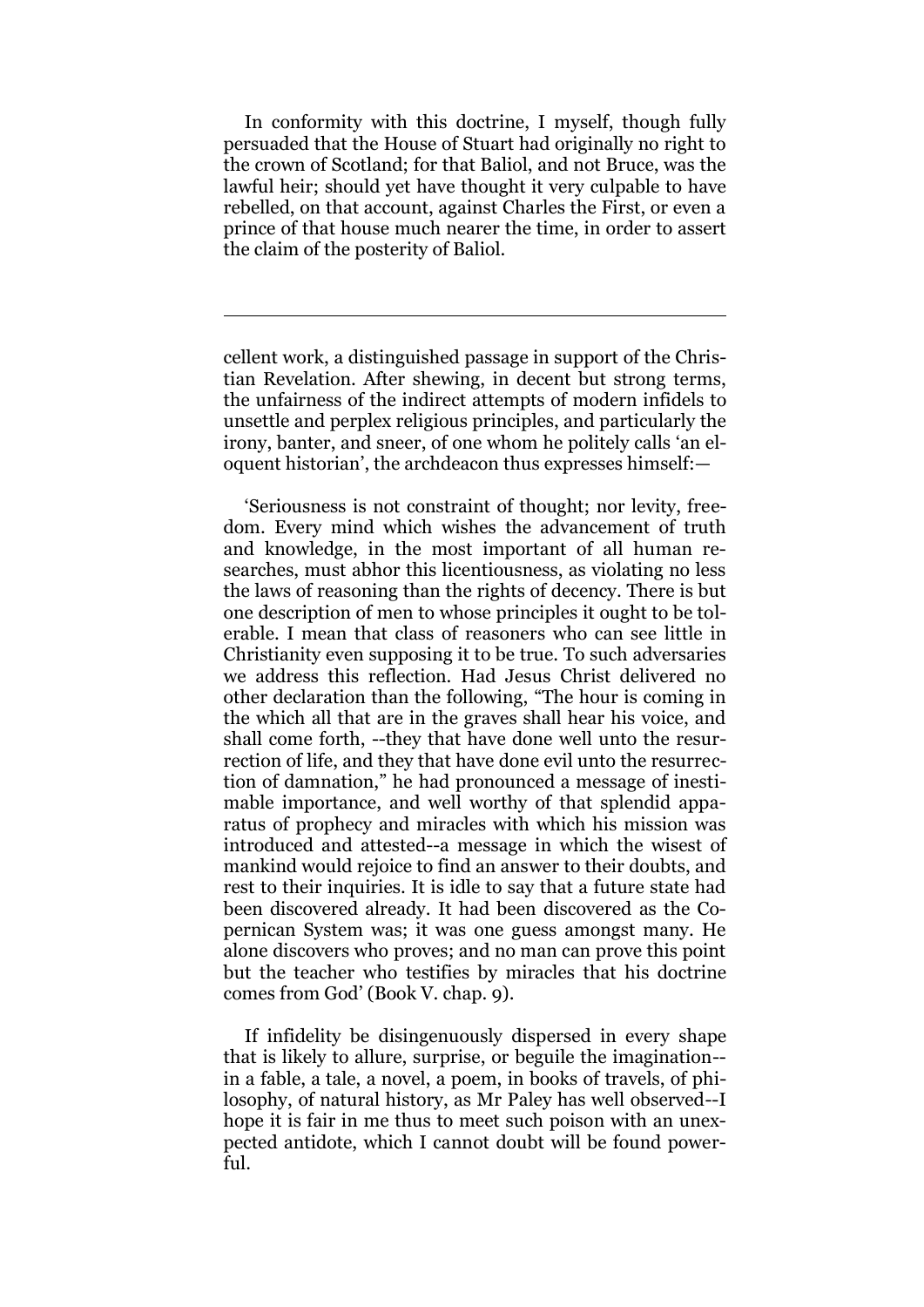However convinced I am of the justice of that principle, which holds allegiance and protection to be reciprocal, I do however acknowledge, that I am not satisfied with the cold sentiment which would confine the exertions of the subject within the strict line of duty. I would have every breast animated with the fervour of loyalty; with that generous attachment which delights in doing somewhat more than is required, and makes "service perfect freedom". And, therefore, as our most gracious Sovereign, on his accession to the throne, gloried in being born a Briton; so, in my more private sphere, Ego me nunc denique natum gratulor. I am happy that a disputed succession no longer distracts our minds; and that a monarchy, established by law, is now so sanctioned by time, that we can fully indulge those feelings of loyalty which I am ambitious to excite. They are feelings which have ever actuated the inhabitants of the Highlands and the Hebrides. The plant of loyalty is there in full vigour, and the Brunswick graft now flourishes like a native shoot. To that spirited race of people I may with propriety apply the elegant lines of a modern poet, on the 'facile temper of the beauteous sex':

Like birds new-caught, who flutter for a time. And struggle with captivity in vain; But by-and-by they rest, they smooth their plumes. And to *new masters* sing their former notes.<sup>20</sup>

Surely such notes are much better than the querulous growlings of suspicious Whigs and discontented Republicans.

*Kingsburgh* conducted us in his boat, across one of the lochs, as they call them, or arms of the sea, which flow in upon all the coasts of Sky, to a mile beyond a place called Grishinish. Our horses had been sent round by land to meet us. By this sail we saved eight miles of bad riding. Dr Johnson said, "When we take into the computation what we have saved, and what we have gained, by this agreeable sail, it is a great deal." He observed, "it is very disagreeable riding in Sky. The way is so narrow, one only at a time can travel, so it is quite unsocial; and you cannot indulge in meditation by yourself, because you must be always attending to the steps which your horse takes.' This was a just and clear description of its inconveniencies.

The topic of emigration being again introduced, Dr Johnson said, that "a rapacious chief would make a wilderness of

<sup>20</sup> *Agis*, a tragedy, by John Home.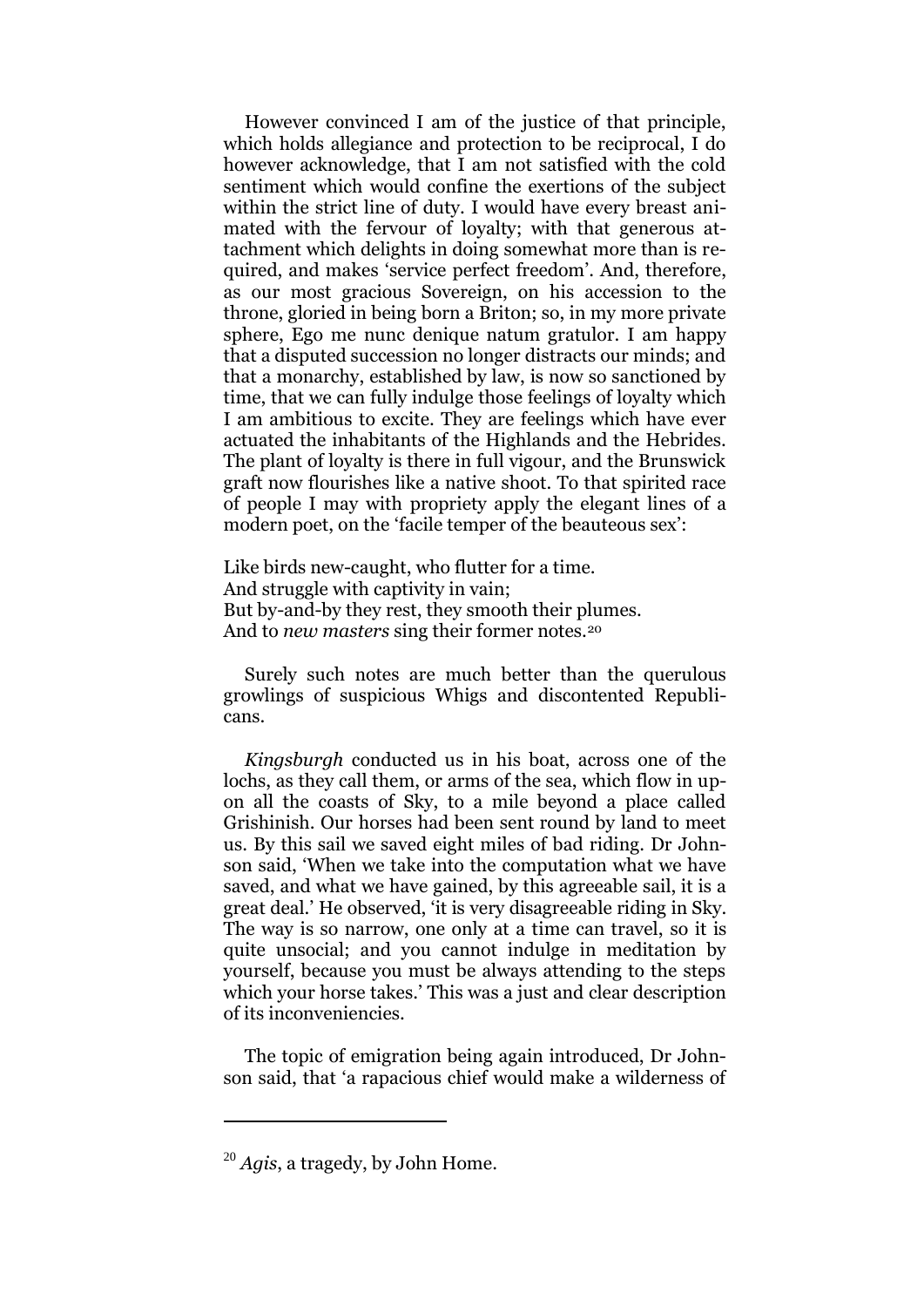his estate'. Mr Donald M'Queen told us, that the oppression, which then made so much noise, was owing to landlords listening to bad advice in the letting of their lands;<sup>21</sup> that interested and designed people flattered them with golden dreams of much higher rents than could reasonably be paid; and that some of the gentlemen tacksmen, or upper tenants, were themselves in part the occasion of the mischief, by over-rating the farms of others. That many of the tacksmen, rather than comply with exorbitant demands, had gone off to America, and impoverished the country, by draining it of its wealth; and that their places were filled by a number of poor people, who had lived under them, properly speaking, as servants, paid by a certain proportion of the produce of the lands, though called sub-tenants. I observed, that if the men of substance were once banished from a Highland estate, it might probably be greatly reduced in its value; for one bad year might ruin a set of poor tenants, and men of any property would not settle in such a country, unless from the temptation of getting land extremely cheap; for an inhabitant of any good county in Britain, had better go to America than to the Highlands or the Hebrides. Here, therefore was a consideration that ought to induce a chief to act a more liberal part, from a mere motive of interest, independent of the lofty and honourable principle of keeping a clan together, to be in readiness to serve his king. I added, that I could not help thinking a little arbitrary power in the sovereign, to control the bad policy and greediness of the chiefs, might sometimes be of service. In France a chief would not be permitted to force a number of the king's subjects out of the country. Dr Johnson concurred with me, observing, that "were an oppressive chieftain a subject of the French king, he would probably be admonished by a *letter*". 22

During our sail, Dr Johnson asked about the use of the dirk, with which he imagined the highlanders cut their meat. He was told, they had a knife and fork besides, to eat with. He asked, how did the women do? and was answered, some of them had a knife and fork too; but in general the men, when they had cut their meat, handed their knives and forks to the women, and they themselves eat with their fingers. The old *tutor<sup>23</sup>* of Macdonald always eat fish with his fingers,

<sup>22</sup> Meaning, no doubt, a *lettre de ca*chet.—C.

<sup>21</sup> See General Macleod"s account of this matter in his *Memoirs*, Appendix, No. IV.—C.

<sup>&</sup>lt;sup>23</sup> He means one of the family (an uncle probably) who was guardian during the minority of the young heir.—C.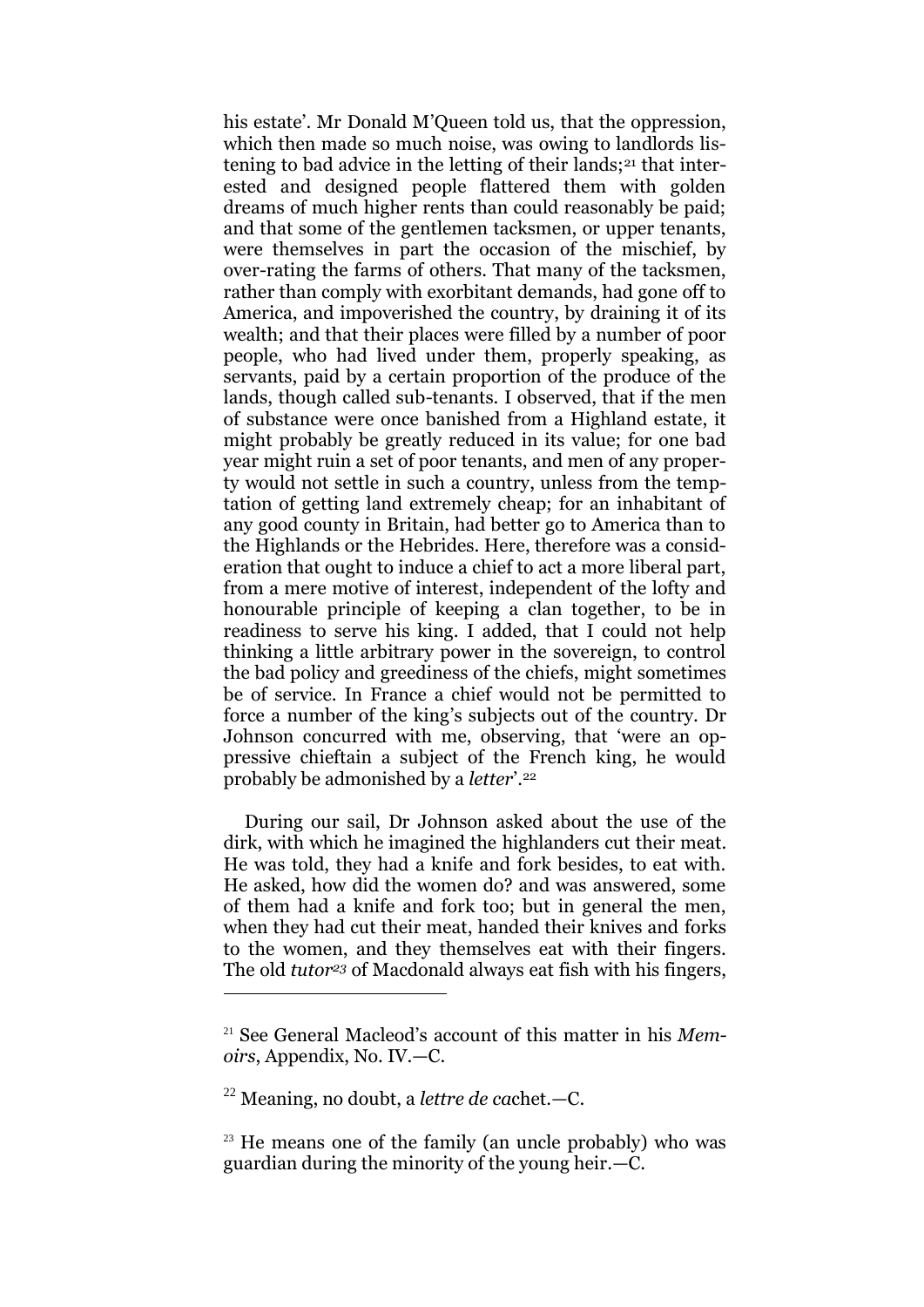alledging that a knife and fork gave it a bad taste. I took the liberty to observe to Dr Johnson, that he did so. 'Yes,' said he; "but it is because I am short-sighted, and afraid of bones, for which reason I am not fond of eating many kinds of fish, because I must use my fingers.'

Dr M"Pherson"s *Dissertations on Scottish Antiquities*, which he had looked at when at Corrichatachin, being mentioned, he remarked, that "you might read half an hour, and ask yourself what you had been reading: there were so many words to so little matter, that there was no getting through the book'.

As soon as we reached the shore, we took leave of *Kingsburgh*, and mounted our horses. We passed through a wild moor, in many places so soft that we were obliged to walk, which was very fatiguing to Dr Johnson. Once he had advanced on horseback to a very bad step. There was a steep declivity on his left, to which he was so near, that there was not room for him to dismount in the usual way. He tried to alight on the other side, as if he had been a "young buck" indeed, but in the attempt he fell at his length upon the ground; from which, however, he got up immediately without being hurt. During this dreary ride, we were sometimes relieved by a view of branches of the sea, that universal medium of connection amongst mankind. A guide, who had been sent with us from Kingsburgh, explored the way (much in the same manner as, I suppose, is pursued in the wilds of America) by observing certain marks known only to the inhabitants. We arrived at Dunvegan late in the afternoon. The great size of the castle, which is partly old and partly new, and is built upon a rock close to the sea, while the land around it presents nothing but wild, moorish, hilly, and craggy appearances, gave a rude magnificence to the scene. Having dismounted, we ascended a flight of steps, which was made by the late Macleod, for the accomodation of persons coming to him by land, there formerly being, for security, no other access to the castle but from the sea; so that visitors who came by the land were under the necessity of getting into a boat, and sailed round to the only place where it could be approached. We were introduced into a stately dining-room, and received by Lady Macleod, mother of the laird, who, with his friend *Talisker*, having been detained on the road, did not arrive till some time after us.

We found the lady of the house a very polite and sensible woman, who had lived for some time in London, and had there been in Dr Johnson"s company. After we had dined, we repaired to the drawing-room, where some of the young ladies of the family, with their mother, were at tea. This room had formerly been the bed-chamber of Sir Roderick Macleod,